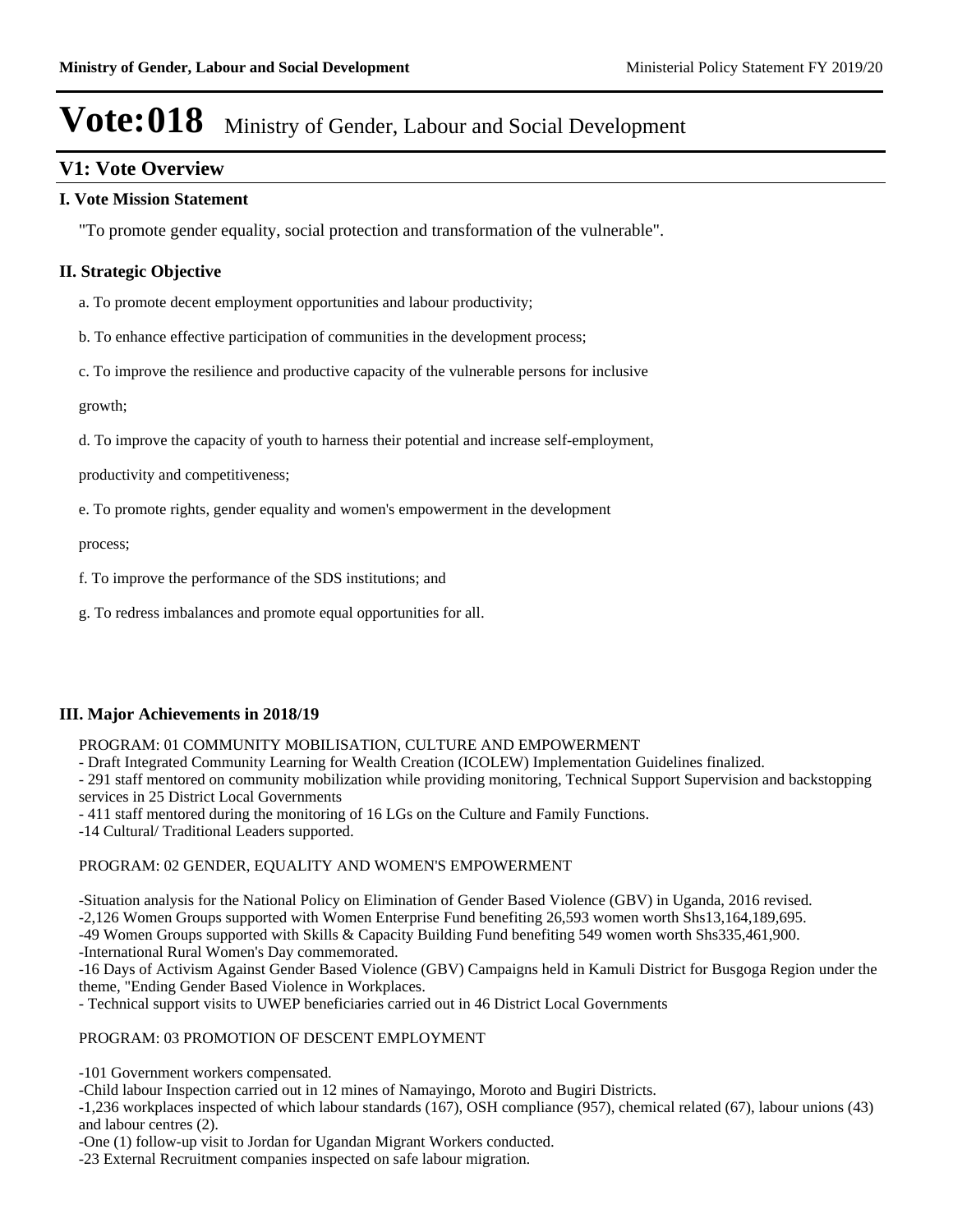-35 cases of violation of labour standards settled in workplaces.

- 400 statutory equipment examined and certified.

-Shs 1,113,999,000 collected as Non-Tax Revenue.

-191 complaints and disputes handled.

-79 regular sessions conducted at the Court.

#### PROGRAM: 04 SOCIAL PROTECTION FOR VULNERABLE GROUPS

-Principles for Persons with Disabilities Bill, 2018 approved by Cabinet.

-Draft Principles for Bill on establishment of National Youth of Service in Uganda developed.

-National Diversion Guidelines developed.

-Draft National Guidelines on Equitable Inclusion for Natural Resource Dependent Communities developed.

-3,584 youth projects financed benefiting 47,561 youths.

-5,500 people mobilized to commemorate International Youth Day on 12th August, 2018 at Kampiringisa National

Rehabilitation Centre, Mpigi district under the theme "Safe Spaces for Youth";

-238 Persons with Disabilities trained in the five institutions of Lweza (20), Mpumudde (70), Ocoko (48), Ruti (50) and Kireka  $(50)$ ;

-SAGE beneficiaries verified in five (5) Local Governments of Omoro, Sembabule, Dokolo, Kasese and Kumi;

-12 children and youth institutions monitored and provided technical backstopping.

-2,142 children in eight (8) Ministry Institutions provided welfare services; and

-200 youth provided with non-formal skills training at Kobulin and Ntawo regional youth skills centres,

#### PROGRAM: 49 GENERAL ADMINISTRATION, POLICY AND PLANNING

-Sector Budget Framework Paper FY2019/20 printed and disseminated to stakeholders.

-One (1) Joint Sector Review Meeting held.

-Annual Audit Work plan for FY2018/19 developed.

-Financial Year Statement for FY2017/18 prepared and submitted to MoFPED.

-Pension and Gratuity paid to 470 beneficiaries.

-Consolidated Internal Audit Report for FY2017/18 produced.

- Seven (7) management and inspection reports for UWEP, SAGE, YLP, CHESASE, PROGREL, Strengthening MGLSD and Fort-Portal Remand Home produced.

-Progress Performance Report FY 2017/18 finalized and printed;

-Ministry Annual Performance Report for FY 2017/18 finalized and printed.

-Sector Annual Report for FY 2017/18 printed and disseminated.

-Social Development Sector Non-Wage Recurrent Transfers Guidelines developed and disseminated.

-Social Development Sector conditional Grant transfers to the Local Governments Monitored and Evaluated.

-Social Development Sector Development Plan FY2015/16- FY2019/20 reprinted and disseminated.

-Six (6) Senior Management Meetings held.

-Six (6) Top Management Meetings held.

-25 Senior Management Coordination Meetings held.

-Two (2) Finance Committee meeting held.

-25 Ministry Health Run Meetings held.

-41 Staff trained

-Site inspection for Fort-portal Remand Home, Jinja Rehabilitation Centre conducted.

-Draft Bill of Quantities and Structural drawings for the three institutions developed.

-Three motor vehicles purchased (One (1) Station Wagon for Asst. Commissioner, Planning, one (1) pickup for Industrial Court and one (1) Van for National Cultural Centre purchased).

-Five Laptops and three computers purchased.

-Assorted furniture (chairs. desks, book shelves) procured.

#### **IV. Medium Term Plans**

Community Mobilization, Culture and Empowerment

(i) Paternal and Maternal Protection Guidelines developed and disseminated to 2000 stakeholders.

(ii) Monitoring, Technical Support Supervision and backstopping services provided to 128 Local Governments on community development.

(iii) 405 DCDOs and 105 PCDOs trained on Integrated Community Learning for Wealth creation (ICOLEW0) programme.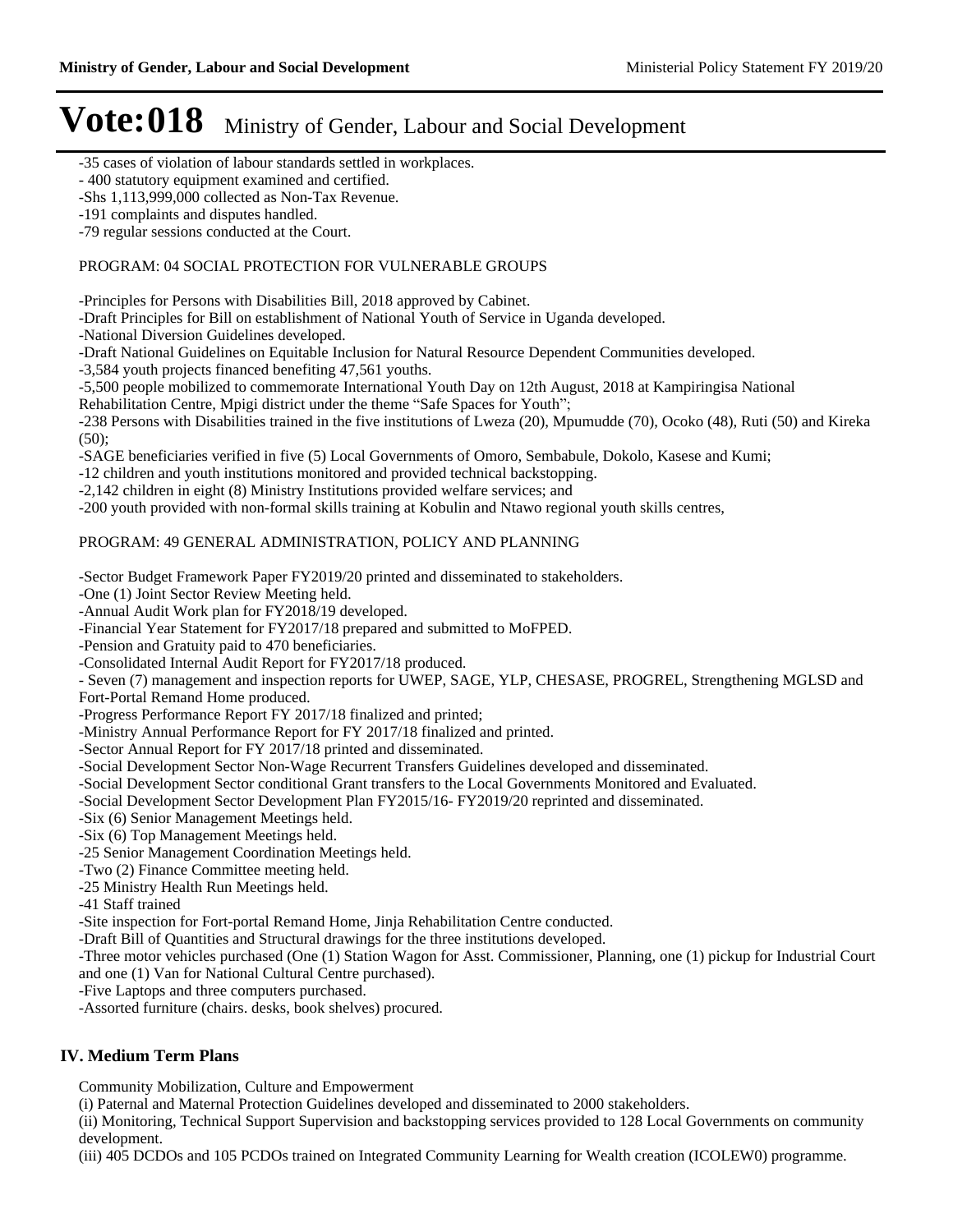#### (iv) EAC JAMAFEST facilitated

- (v) National Family Policy and Action Plan; Entertainment and Stage Plays Regulations;
- (vi) Communication Strategy on Promotion of Norms in Uganda disseminated to 4000 stakeholders.

(vii) International Literacy Day, International Day of the Family, National Mother Tongue Day and World Culture Day commemorated

Gender, Equality and Women Empowerment

(i) Dissemination of the Uganda Gender Policy both at regional and national level conducted to 2000 stakeholders.

(ii) 10,590 women groups supported with Capacity & Skills Development and Women Enterprise Funds.

- (iii) Gender audits conducted in six (6) MDAs.
- (iv) Government of Uganda participation on the 63rd Commission on the Status of Women (CSW) in New York, USA.
- (v) Technical support supervision to 300 Local Governments conducted.
- (vi) Mid Term Evaluation and Review of Uganda Women Entrepreneurship Programme conducted.
- (vii) International Women's Day, 16 Days of Activism Campaign Against GBV commemorated

#### Promotion of Decent Employment

- (i) National CBRNE Safety and Security Policy developed
- (ii) National CBRNE Emergence and response plan developed.
- (iii) External Employment Management Information System finalised.
- (iv) Guidelines on Externalization of Labour Reviewed.
- (v) 1,500 copies of the Guidelines on Counselling and Guidance printed and disseminated.
- (vi) Occupational Safety and Health Policy finalized
- (vii) Internal Employment Management Information System developed.
- (viii) Protocol for Community Based GBV Prevention developed.
- (ix) Manuals, curriculum, standard, assessment tools, and guidelines on Volunteerism and /or apprenticeship developed.
- (x) Green jobs Information Management System developed.
- (xi) 2,100 Statutory equipment examined and certified.
- (xii) 3,600 workplaces registered.
- (xiii) 1,200 Workplaces in agriculture and Child labour in the Mining Sector inspected.
- (xiv) 1,800 Labour disputes concluded and settled.
- (xv) 600 Government workers compensated for injuries and occupational diseases.

Social Protection for the Vulnerable

(i) National Policy on Disability reviewed.

- (ii) National Policy for Older Persons reviewed.
- (iii) National Guidelines for Inclusion of Natural Resource dependent communities developed and disseminated.
- (iv) Equity Promotion Strategy reviewed and disseminated.
- (v) Enterprise programme on ethnic minorities developed.
- (vi) SAGE Beneficiaries Financial Literacy Manual developed.
- (vii) Senior Citizens benefited from the Social Assistance Grant for Empowerment (SAGE).
- (viii) 5,854 youth trained in entrepreneurship & life skills and non-formal vocational skills in the Ministry Institutions.
- (ix) 18,614 youth projects funded.

 (x) Dissemination of YLP documents including 3000 copies of Programme Hand Book; 6000 copies of brochures; 3000 copies of Access criteria Manuals among others.

(xi) 6,200 Children in conflict with the law provided with care and protection in Ministry institutions.

(xii) 6,200 Children in conflict with the law rehabilitated and resettled.

(xiii) International Day for Older Persons, International Youth Day, International Day of the Girl Child and Day of the African Child;

General Administration, Policy and Planning

- (i) Procurement of vehicles.
- (ii) Renovation of Ministry Institutions.
- (iii) Pay Pension and Gratuity to beneficiaries.
- (iv) Recruit staff at the ministry and instutions.
- (v) Provide Staff welfare.
- (vi) Ministry Fleet maintained.
- (vii) Utilities and Rent for Office accommodation paid.

(viii) Sector Budget Framework Paper, Estimates and Ministerial Policy Statement for FY2020/21, FY2021/22 and FY2022/23 developed timely and submitted.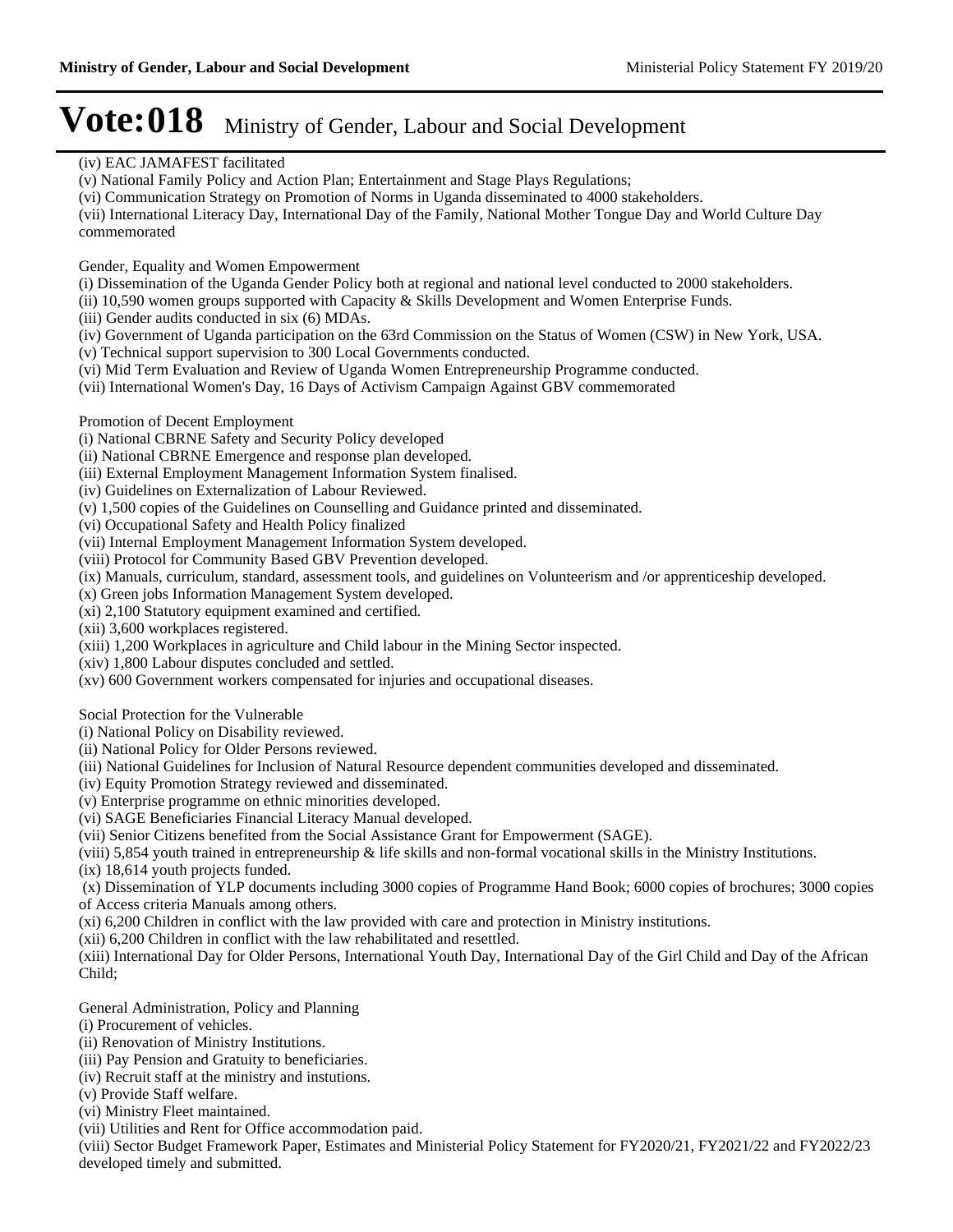- (ix) Annual Sector Review for FY2019/20, FY2020/21 and FY2021/22 conducted.
- (x) Quarterly Progress Reports for FY2018/19, FY2019/20 and FY2020/21 produced to inform Government Annual Performance (half year and Annual);
- (xi) Final Accounts for the FY2018/19, FY2019/20 and FY2020/21 produced timely and submitted to relevant offices.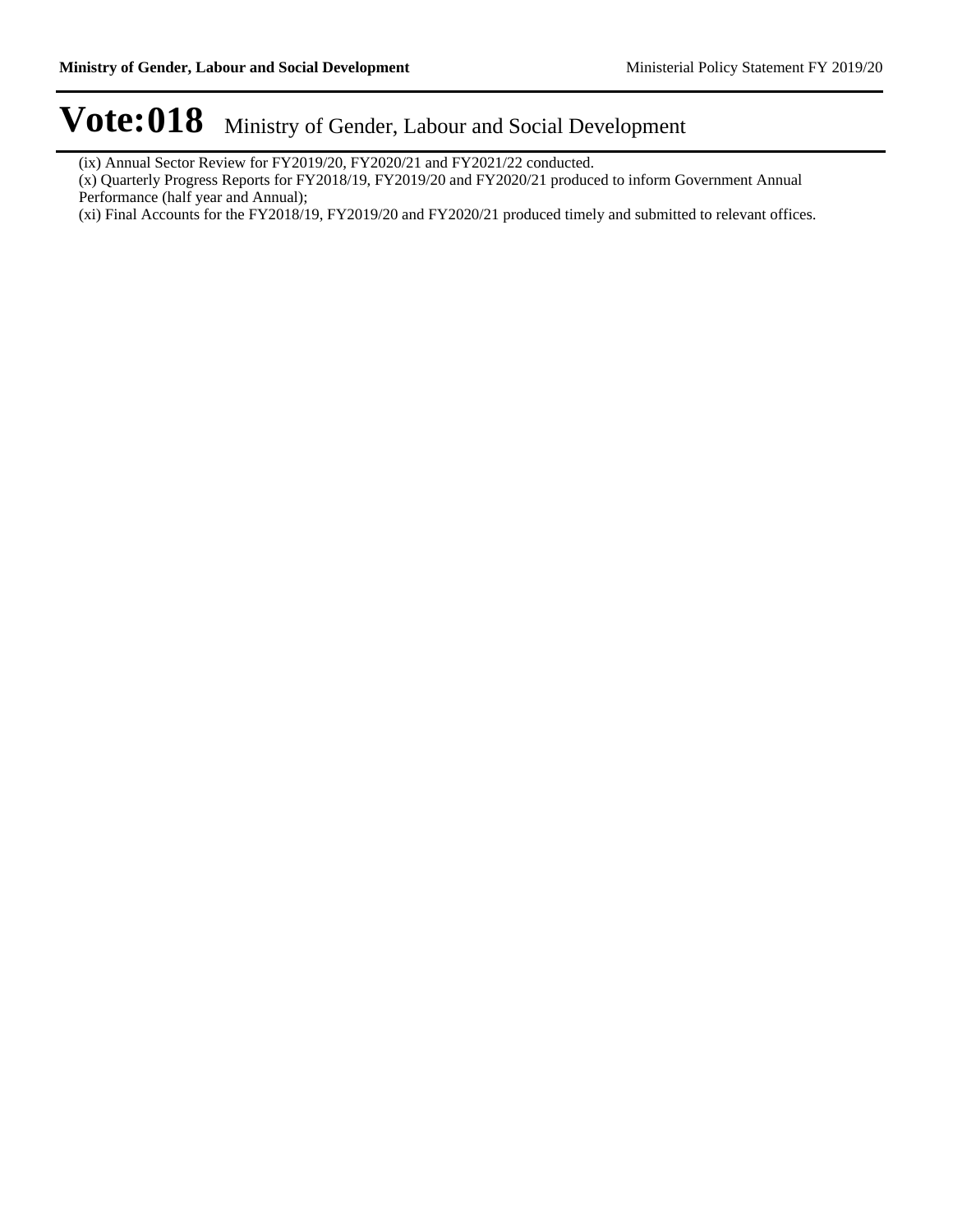#### **V. Summary of Past Performance and Medium Term Budget Allocations**

**Table 5.1: Overview of Vote Expenditures (UShs Billion)**

|                                                      |                                 |                    |                                  | 2018/19                          |                |         |         | <b>MTEF Budget Projections</b> |         |
|------------------------------------------------------|---------------------------------|--------------------|----------------------------------|----------------------------------|----------------|---------|---------|--------------------------------|---------|
|                                                      |                                 | 2017/18<br>Outturn | <b>Approved</b><br><b>Budget</b> | <b>Expenditure</b><br>by End Dec | 2019/20        | 2020/21 | 2021/22 | 2022/23                        | 2023/24 |
| <b>Recurrent</b>                                     | Wage                            | 3.498              | 4.053                            | 1.816                            | 4.053          | 4.255   | 4.468   | 4.692                          | 4.926   |
|                                                      | Non Wage                        | 49.309             | 57.860                           | 28.969                           | 100.036        | 115.041 | 138.049 | 165.659                        | 198.791 |
| Devt.                                                | GoU                             | 90.537             | 111.588                          | 54.837                           | 44.968         | 53.962  | 53.962  | 53.962                         | 53.962  |
|                                                      | Ext. Fin.                       | 0.000              | 19.288                           | 0.000                            | 46.686         | 42.687  | 28.383  | 27.368                         | 0.000   |
|                                                      | <b>GoU</b> Total                | 143.343            | 173.500                          | 85.622                           | 149.056        | 173.258 | 196.479 | 224.312                        | 257.679 |
|                                                      | <b>Total GoU+Ext Fin (MTEF)</b> | 143.343            | 192.789                          | 85.622                           | 195.742        | 215.945 | 224.862 | 251.680                        | 257.679 |
|                                                      | Arrears                         | 0.093              | 0.716                            | 0.696                            | 2.188          | 0.000   | 0.000   | 0.000                          | 0.000   |
|                                                      | <b>Total Budget</b>             | 143.436            | 193.505                          | 86.318                           | <b>197.930</b> | 215.945 | 224.862 | 251.680                        | 257.679 |
|                                                      | <b>A.I.A Total</b>              | 0.385              | 1.995                            | 0.626                            | 0.000          | 0.000   | 0.000   | 0.000                          | 0.000   |
|                                                      | <b>Grand Total</b>              | 143.821            | 195.500                          | 86.944                           | <b>197.930</b> | 215.945 | 224.862 | 251.680                        | 257.679 |
| <b>Total Vote Budget</b><br><b>Excluding Arrears</b> |                                 | 143.728            | 194.784                          | 86.248                           | 195.742        | 215.945 | 224.862 | 251.680                        | 257.679 |

#### **VI. Budget By Economic Clasification**

**Table V6.1 2018/19 and 2019/20 Budget Allocations by Item**

|                                       |         | 2018/19 Approved Budget | 2019/20 Draft Estimates |              |         |          |              |
|---------------------------------------|---------|-------------------------|-------------------------|--------------|---------|----------|--------------|
| <b>Billion Uganda Shillings</b>       | GoU     | Ext. Fin                | AIA                     | <b>Total</b> | GoU     | Ext. Fin | <b>Total</b> |
| <b>Output Class: Outputs Provided</b> | 30.270  | 13.076                  | 1.495                   | 44.841       | 36.333  | 40.304   | 76.637       |
| 211 Wages and Salaries                | 10.891  | 2.842                   | 0.000                   | 13.733       | 9.064   | 3.650    | 12.714       |
| 212 Social Contributions              | 4.017   | 0.014                   | 0.000                   | 4.032        | 4.161   | 0.315    | 4.476        |
| 213 Other Employee Costs              | 0.714   | 0.000                   | 0.000                   | 0.714        | 2.815   | 0.117    | 2.933        |
| 221 General Expenses                  | 3.325   | 5.221                   | 0.187                   | 8.733        | 5.284   | 5.966    | 11.251       |
| 222 Communications                    | 0.237   | 0.000                   | 0.000                   | 0.237        | 0.650   | 0.000    | 0.650        |
| 223 Utility and Property Expenses     | 2.743   | 0.000                   | 0.000                   | 2.743        | 5.706   | 0.000    | 5.706        |
| 224 Supplies and Services             | 0.066   | 1.288                   | 0.000                   | 1.354        | 0.513   | 2.703    | 3.216        |
| 225 Professional Services             | 0.339   | 1.356                   | 0.000                   | 1.695        | 0.271   | 2.550    | 2.821        |
| 227 Travel and Transport              | 6.208   | 1.257                   | 1.260                   | 8.724        | 5.741   | 21.596   | 27.337       |
| 228 Maintenance                       | 0.418   | 1.099                   | 0.048                   | 1.565        | 0.563   | 3.306    | 3.869        |
| 282 Miscellaneous Other Expenses      | 1.312   | 0.000                   | 0.000                   | 1.312        | 1.564   | 0.100    | 1.664        |
| <b>Output Class: Outputs Funded</b>   | 136.948 | 0.452                   | 0.000                   | 137.400      | 107.310 | 0.028    | 107.338      |
| 262 To international organisations    | 0.000   | 0.000                   | 0.000                   | 0.000        | 0.097   | 0.000    | 0.097        |
| 263 To other general government units | 126.879 | 0.452                   | 0.000                   | 127.331      | 97.197  | 0.028    | 97.224       |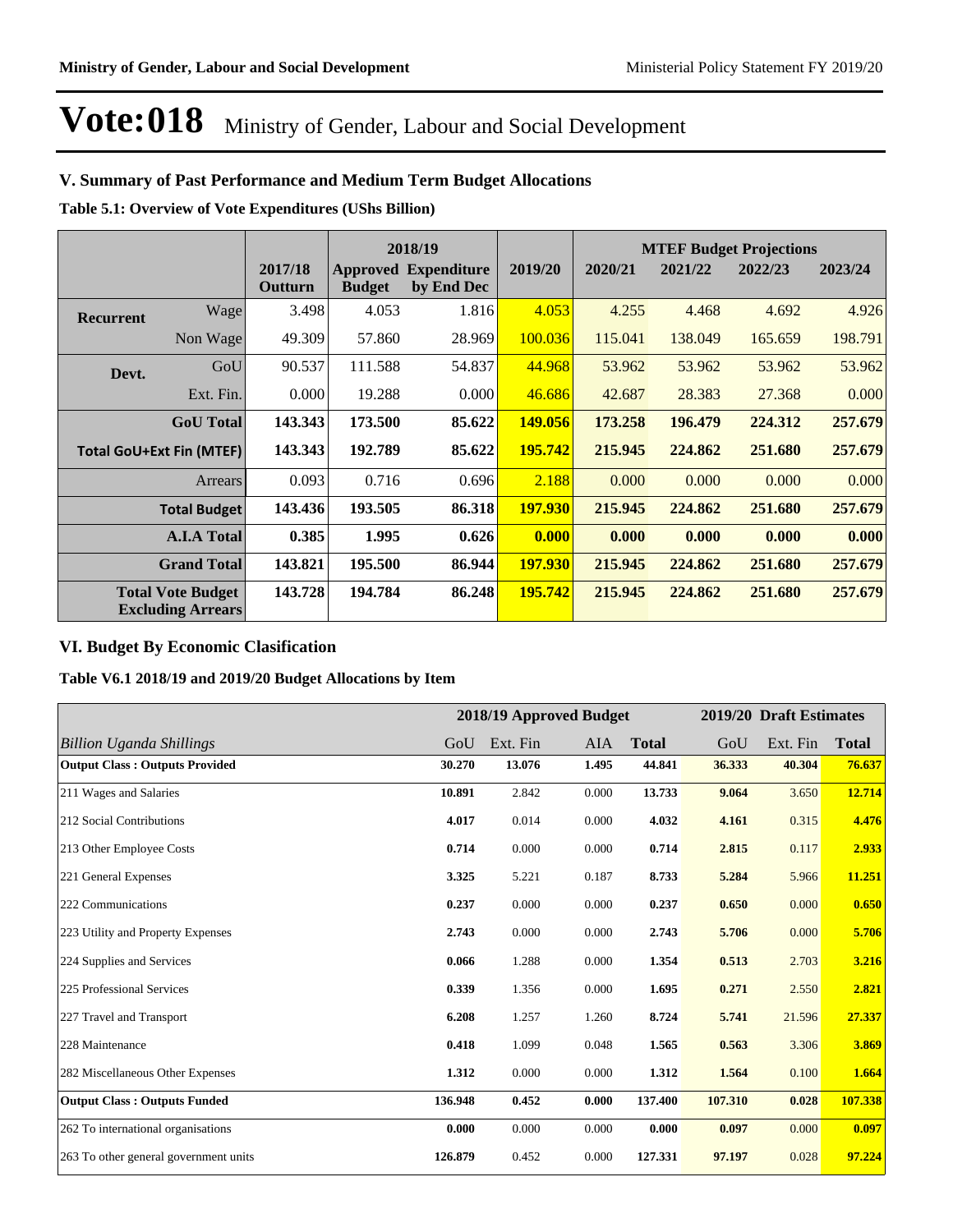| 264 To Resident Non-government units   | 10.069  | 0.000  | 0.000 | 10.069  | 10.016  | 0.000  | 10.016  |
|----------------------------------------|---------|--------|-------|---------|---------|--------|---------|
| <b>Output Class: Capital Purchases</b> | 6.283   | 5.760  | 0.500 | 12.542  | 5.413   | 6.354  | 11.767  |
| 312 FIXED ASSETS                       | 6.283   | 5.760  | 0.500 | 12.542  | 5.413   | 6.354  | 11.767  |
| <b>Output Class: Arrears</b>           | 0.716   | 0.000  | 0.000 | 0.716   | 2.188   | 0.000  | 2.188   |
| 1321 DOMESTIC                          | 0.716   | 0.000  | 0.000 | 0.716   | 2.188   | 0.000  | 2.188   |
| <b>Grand Total:</b>                    | 174.216 | 19.288 | 1.995 | 195.500 | 151.244 | 46.686 | 197.930 |
| <b>Total excluding Arrears</b>         | 173.500 | 19.288 | 1.995 | 194.784 | 149.056 | 46.686 | 195.742 |

#### **VII. Budget By Programme And Subprogramme**

### **Table V7.1: Past Expenditure Outturns and Medium Term Projections by Programme and SubProgramme**

| Billion Uganda shillings                                                                                    |                       | FY 2018/19                       |                                   |                                             | <b>Medium Term Projections</b> |         |         |         |  |
|-------------------------------------------------------------------------------------------------------------|-----------------------|----------------------------------|-----------------------------------|---------------------------------------------|--------------------------------|---------|---------|---------|--|
|                                                                                                             | FY 2017/18<br>Outturn | <b>Approved</b><br><b>Budget</b> | <b>Spent By</b><br><b>End Dec</b> | 2019-20<br><b>Proposed</b><br><b>Budget</b> | 2020-21                        | 2021-22 | 2022-23 | 2023-24 |  |
| 01 Community Mobilisation, Culture<br>and Empowerment                                                       | 4.596                 | 4.459                            | 2.227                             | 4.537                                       | 5.229                          | 6.181   | 7.379   | 8.815   |  |
| 13 Community Development and Literacy                                                                       | 1.588                 | 1.460                            | 0.729                             | 1.555                                       | 1.789                          | 2.124   | 2.525   | 3.004   |  |
| 14 Culture and Family Affairs                                                                               | 3.008                 | 2.999                            | 1.498                             | 2.982                                       | 3.440                          | 4.057   | 4.854   | 5.811   |  |
| 02 Gender, Equality and Women's<br><b>Empowerment</b>                                                       | 32.012                | 40.241                           | 19.219                            | 34.882                                      | 41.850                         | 42.112  | 42.546  | 43.065  |  |
| 11 Gender and Women Affairs                                                                                 | 1.249                 | 1.507                            | 0.706                             | 1.701                                       | 2.033                          | 2.295   | 2.728   | 3.248   |  |
| 1367 Uganda Women Entrepreneurs Fund<br>(UWEP)                                                              | 30.762                | 38.734                           | 18.513                            | 33.181                                      | 39.818                         | 39.818  | 39.818  | 39.818  |  |
| 03 Promotion of descent Employment                                                                          | 8.061                 | 27.736                           | 4.426                             | 56.714                                      | 54.279                         | 40.012  | 40.437  | 14.792  |  |
| 06 Labour and Industrial Relations                                                                          | 1.082                 | 1.407                            | 0.533                             | 2.227                                       | 1.604                          | 1.612   | 2.260   | 2.688   |  |
| 07 Occupational Safety and Health                                                                           | 0.882                 | 2.040                            | 1.181                             | 0.610                                       | 1.370                          | 1.380   | 1.746   | 2.840   |  |
| 08 Industrial Court                                                                                         | 1.688                 | 2.190                            | 1.240                             | 3.370                                       | 4.047                          | 4.050   | 4.053   | 4.057   |  |
| 1379 Promotion of Green Jobs and Fair<br>Labour Market in Uganda (PROGREL)                                  | 2.303                 | 4.052                            | 0.630                             | 6.051                                       | 2.120                          | 2.180   | 1.920   | 1.920   |  |
| 1488 Chemical Safety &Security<br>(CHESASE) Project                                                         | 1.806                 | 2.200                            | 0.688                             | 1.000                                       | 1.840                          | 1.780   | 2.040   | 2.040   |  |
| 15 Employment Services                                                                                      | 0.300                 | 0.310                            | 0.154                             | 0.521                                       | 0.613                          | 0.628   | 1.050   | 1.248   |  |
| 1515 Strengthening Social Risk Management<br>and Gender - Based Violence Prevention and<br>Response Project | 0.000                 | 15.536                           | 0.000                             | 42.934                                      | 42.687                         | 28.383  | 27.368  | 0.000   |  |
| 04 Social Protection for Vulnerable<br>Groups                                                               | 78.591                | 107.464                          | 52.014                            | 71.804                                      | 82.073                         | 98.945  | 118.599 | 142.177 |  |
| 03 Disability and Elderly                                                                                   | 29.572                | 35.512                           | 16.596                            | 65.175                                      | 74.848                         | 90.391  | 108.433 | 130.008 |  |
| 05 Youth and Children Affairs                                                                               | 4.004                 | 6.061                            | 2.846                             | 6.367                                       | 6.930                          | 8.252   | 9.835   | 11.732  |  |
| 12 Equity and Rights                                                                                        | 0.226                 | 0.224                            | 0.104                             | 0.263                                       | 0.295                          | 0.302   | 0.331   | 0.437   |  |
| 1366 Youth Livelihood Programme (YLP)                                                                       | 44.790                | 65.667                           | 32.468                            | 0.000                                       | 0.000                          | 0.000   | 0.000   | 0.000   |  |
| 49 General Administration, Policy and<br><b>Planning</b>                                                    | 20.561                | 15.601                           | 9.058                             | 29.992                                      | 32.513                         | 37.612  | 42.719  | 48.829  |  |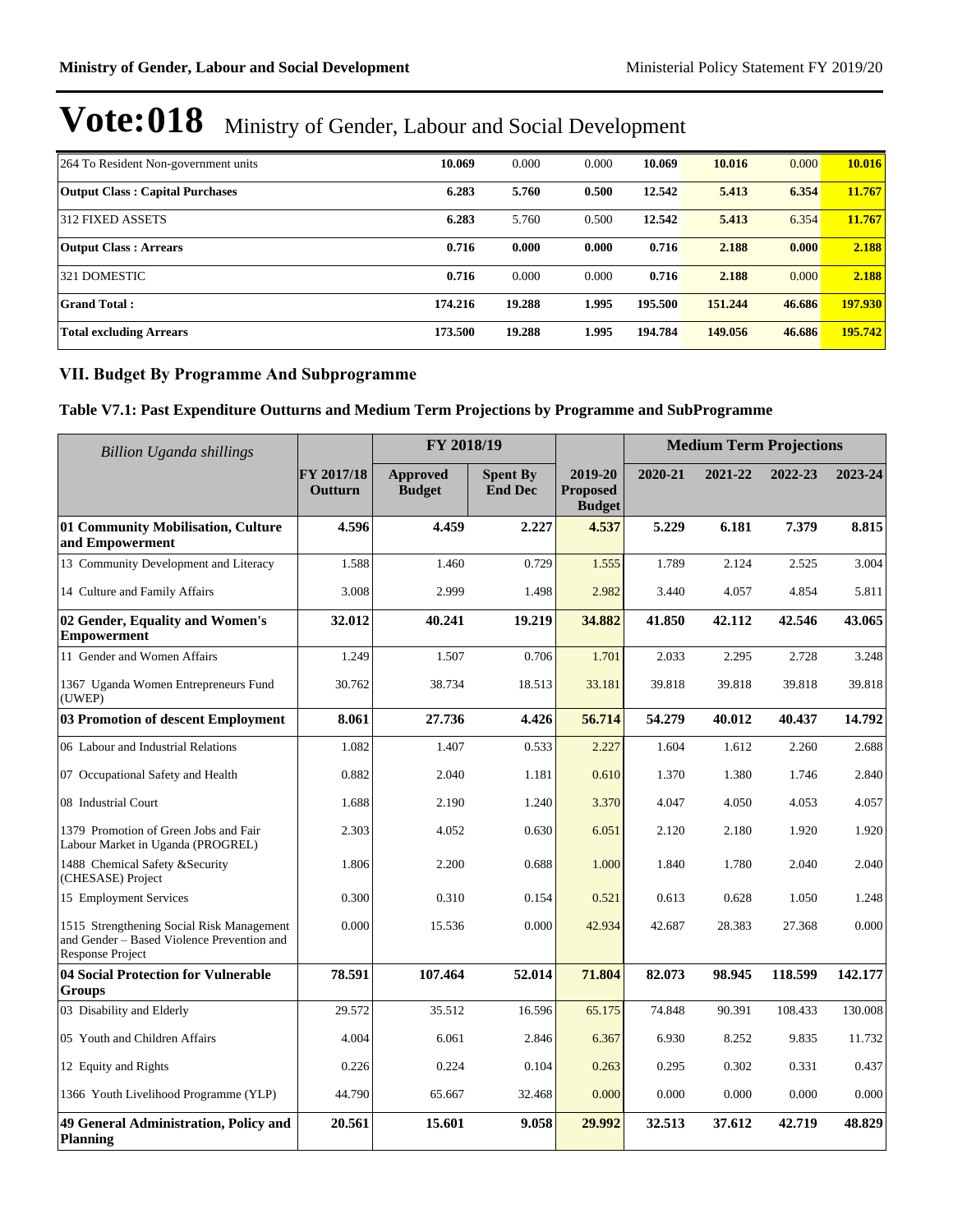| 01 Headquarters, Planning and Policy       | 9.553   | 10.269  | 6.458  | 13.596  | 12.411  | 15.627  | 18.986  | 20.798  |
|--------------------------------------------|---------|---------|--------|---------|---------|---------|---------|---------|
| 0345 Strengthening MSLGD                   | 10.876  | 5.187   | 2.538  | 8.487   | 10.185  | 10.185  | 10.185  | 10.185  |
| [09] Office of the D/G&CD D/SP and D/L     | 0.075   | 0.078   | 0.038  | 0.273   | 0.275   | 0.277   | 0.118   | 0.142   |
| 16 Internal Audit                          | 0.057   | 0.067   | 0.025  | 0.087   | 0.088   | 0.099   | 0.107   | 0.132   |
| 19 Human Resource Management<br>Department | 0.000   | 0.000   | 0.000  | 7.550   | 9.554   | 11.424  | 13.324  | 17.573  |
| <b>Total for the Vote</b>                  | 143.821 | 195.500 | 86.944 | 197.930 | 215.945 | 224.862 | 251.680 | 257.679 |
| <b>Total Excluding Arrears</b>             | 143.728 | 194.784 | 86.248 | 195.742 | 215.945 | 224.862 | 251.680 | 257.679 |

#### **VIII. Programme Performance and Medium Term Plans**

#### **Table V8.1: Programme Outcome and Outcome Indicators ( Only applicable for FY 2019/20)**

| <b>Programme:</b>                                                                                            | 01 Community Mobilisation, Culture and Empowerment                               |                                                                                                   |  |                            |  |  |  |  |  |  |  |  |  |
|--------------------------------------------------------------------------------------------------------------|----------------------------------------------------------------------------------|---------------------------------------------------------------------------------------------------|--|----------------------------|--|--|--|--|--|--|--|--|--|
| <b>Programme Objective</b><br>$\bullet$                                                                      | public and community based initiatives                                           | To empower communities to appreciate, access, participate in, manage and demand accountability in |  |                            |  |  |  |  |  |  |  |  |  |
| <b>Responsible Officer:</b>                                                                                  | <b>Commissioner Community Development and Literacy</b>                           |                                                                                                   |  |                            |  |  |  |  |  |  |  |  |  |
| <b>Programme Outcome:</b> Empowered Communities for involvement and participation in the development process |                                                                                  |                                                                                                   |  |                            |  |  |  |  |  |  |  |  |  |
| Sector Outcomes contributed to by the Programme Outcome                                                      |                                                                                  |                                                                                                   |  |                            |  |  |  |  |  |  |  |  |  |
|                                                                                                              | 1. Empowered communities for increased involvement in the development process    |                                                                                                   |  |                            |  |  |  |  |  |  |  |  |  |
|                                                                                                              | 2. Increased compliance to labour laws, regulations and standards                |                                                                                                   |  |                            |  |  |  |  |  |  |  |  |  |
|                                                                                                              | 3. Informed households accessing and participating in development activities     |                                                                                                   |  |                            |  |  |  |  |  |  |  |  |  |
|                                                                                                              |                                                                                  |                                                                                                   |  | <b>Performance Targets</b> |  |  |  |  |  |  |  |  |  |
| 2021/22<br>2019/20<br>2020/21<br><b>Outcome Indicators</b>                                                   |                                                                                  |                                                                                                   |  |                            |  |  |  |  |  |  |  |  |  |
|                                                                                                              | Projection<br>Projection<br><b>Baseline</b><br><b>Base</b> year<br><b>Target</b> |                                                                                                   |  |                            |  |  |  |  |  |  |  |  |  |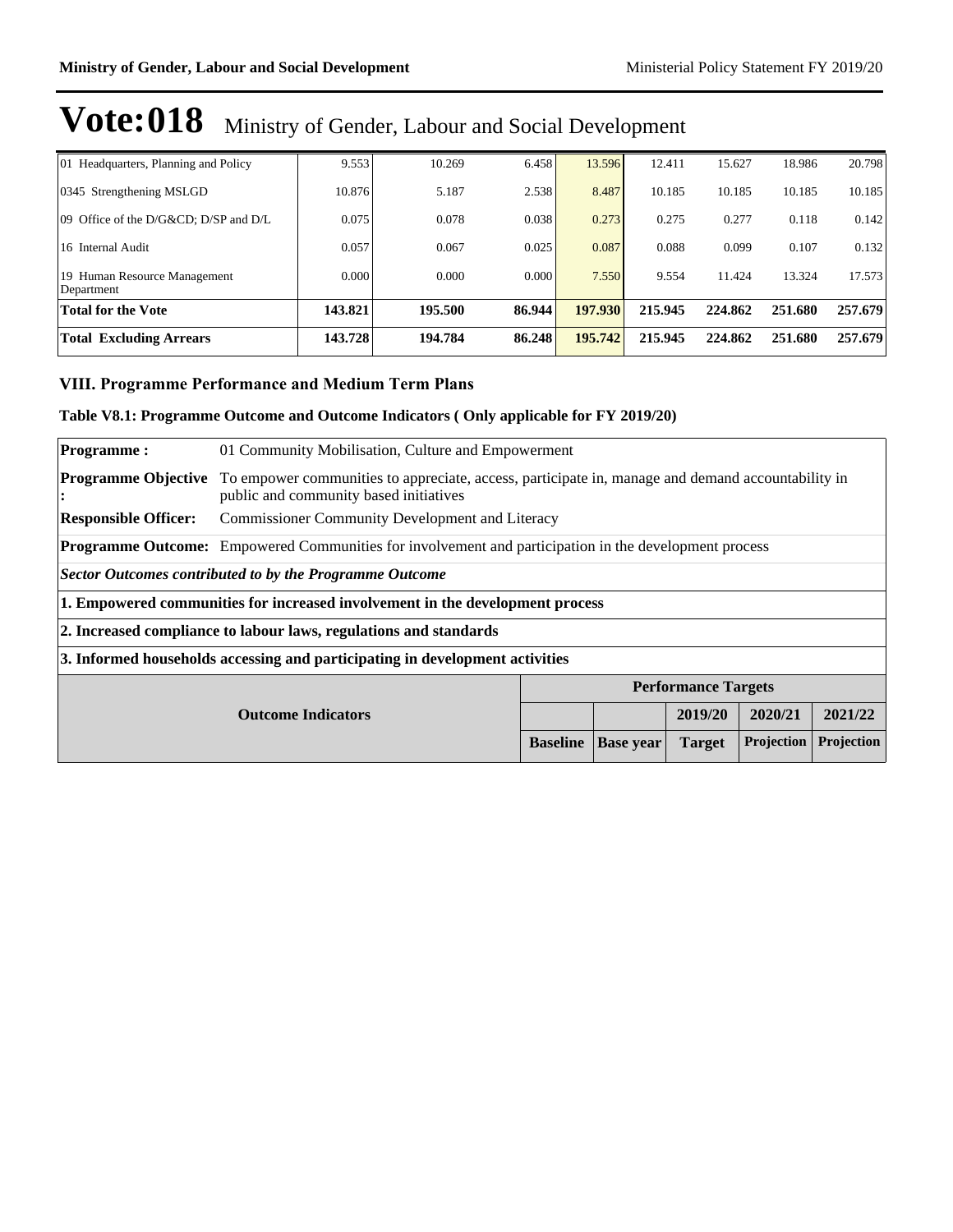| • Adult literacy rate by sex and disability    |                                                                                                                                           | 72.2%                      | 2014                               | 74%                     | 74%          | 75%              |  |
|------------------------------------------------|-------------------------------------------------------------------------------------------------------------------------------------------|----------------------------|------------------------------------|-------------------------|--------------|------------------|--|
|                                                | <b>SubProgramme: 13 Community Development and Literacy</b>                                                                                |                            |                                    |                         |              |                  |  |
|                                                | Output: 01 Policies, Sector plans Guidelines and Standards on Community Mobilisation and Empowerment                                      |                            |                                    |                         |              |                  |  |
| developed,                                     | Number of Policies, Plans Guidelines and Standards on Community Mobilisation and Empowerment                                              |                            |                                    |                         | $\mathbf{1}$ |                  |  |
| reviewed                                       | Number of Policies, Plans Guidelines and Standards on Community Mobilisation and Empowerment                                              |                            |                                    | $\overline{\mathbf{2}}$ | $\mathbf{1}$ | 1                |  |
| <b>Output: 02 Advocacy and Networking</b>      |                                                                                                                                           |                            |                                    |                         |              |                  |  |
|                                                | Number of awareness campaigns on community mobilisation and empowerment programmes conducted                                              |                            |                                    | $\overline{9}$          | 9            | 9                |  |
|                                                | <b>Output: 04 Training, Skills Development and Training Materials</b>                                                                     |                            |                                    |                         |              |                  |  |
|                                                | Number of Community Empowerment learners trained in basic literacy and numeracy skills                                                    |                            |                                    | 2,400                   | 3,000        | 3,600            |  |
|                                                | Number of FAL learners trained in basic literacy and numeracy skills                                                                      |                            |                                    | 23,040                  | 26,880       | 30,720           |  |
|                                                | <b>Output: 05 Monitoring, Technical Support Supervision and Backstopping</b>                                                              |                            |                                    |                         |              |                  |  |
|                                                | Number of Local Governments monitored and supervised on community mbilisation functions                                                   |                            |                                    | 80                      | 90           | 95               |  |
|                                                | Number of stakeholders mentored on community mobilisation function                                                                        |                            |                                    | 400                     | 450          | 475              |  |
|                                                | <b>SubProgramme: 14 Culture and Family Affairs</b>                                                                                        |                            |                                    |                         |              |                  |  |
|                                                | Output: 01 Policies, Sector plans Guidelines and Standards on Community Mobilisation and Empowerment                                      |                            |                                    |                         |              |                  |  |
| developed,                                     | Number of Policies, Plans Guidelines and Standards on Community Mobilisation and Empowerment                                              |                            |                                    |                         |              |                  |  |
| <b>Output: 02 Advocacy and Networking</b>      |                                                                                                                                           |                            |                                    |                         |              |                  |  |
|                                                | Number of awareness campaigns on community mobilisation and empowerment programmes conducted                                              |                            |                                    | 8                       | 8            | 8                |  |
|                                                | <b>Output: 05 Monitoring, Technical Support Supervision and Backstopping</b>                                                              |                            |                                    |                         |              |                  |  |
|                                                | Number of Local Governments monitored and supervised on community mbilisation functions                                                   |                            |                                    | 15                      | 20           | 25               |  |
|                                                | <b>Output: 51 Support to Traditional Leaders provided</b>                                                                                 |                            |                                    |                         |              |                  |  |
| No of traditional / cultural leaders supported |                                                                                                                                           |                            |                                    | 14                      | 16           | 18               |  |
|                                                | <b>Output: 54 Sector Institutions and Implementing Partners Supported</b>                                                                 |                            |                                    |                         |              |                  |  |
| Number of institutions supported               |                                                                                                                                           |                            |                                    | $\overline{2}$          | $\mathbf{2}$ | $\boldsymbol{2}$ |  |
| <b>Programme:</b>                              | 02 Gender, Equality and Women's Empowerment                                                                                               |                            |                                    |                         |              |                  |  |
|                                                | <b>Programme Objective</b> To ensure that Issues of inequality and exclusion in access across all sectors and at all levels are addressed |                            |                                    |                         |              |                  |  |
| <b>Responsible Officer:</b>                    | Director Gender and Community Development                                                                                                 |                            |                                    |                         |              |                  |  |
|                                                | Programme Outcome: Gender equality and women's empowerment programming enhanced                                                           |                            |                                    |                         |              |                  |  |
|                                                | <b>Sector Outcomes contributed to by the Programme Outcome</b>                                                                            |                            |                                    |                         |              |                  |  |
|                                                | 1. Enhanced gender equality and womens empowerment                                                                                        |                            |                                    |                         |              |                  |  |
|                                                | 2. Protection and provision of social support services to vulnerable groups enhanced                                                      |                            |                                    |                         |              |                  |  |
|                                                |                                                                                                                                           | <b>Performance Targets</b> |                                    |                         |              |                  |  |
|                                                | <b>Outcome Indicators</b>                                                                                                                 |                            |                                    | 2019/20                 | 2020/21      | 2021/22          |  |
|                                                |                                                                                                                                           |                            | <b>Baseline</b>   <b>Base</b> year | <b>Target</b>           | Projection   | Projection       |  |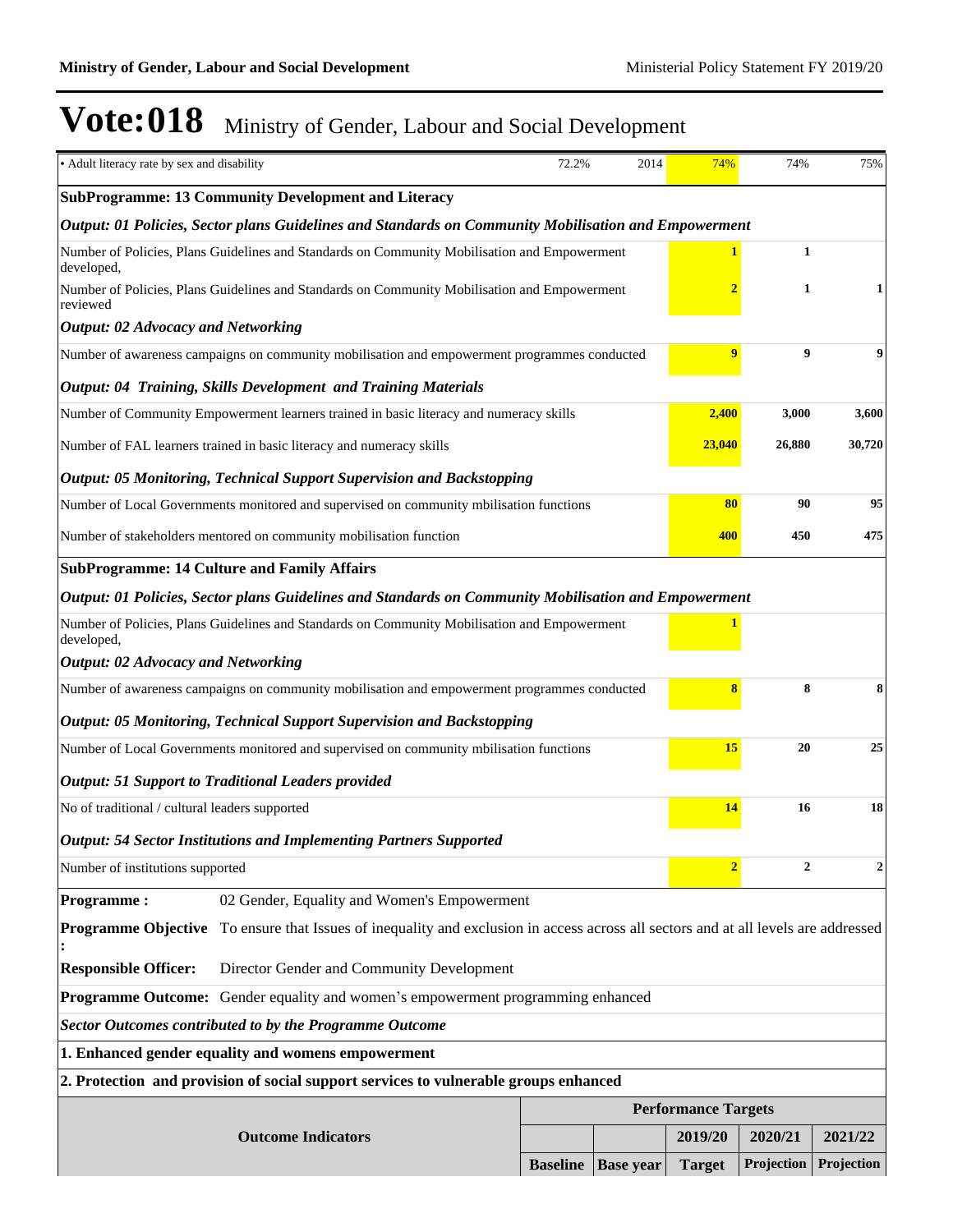| • Percentage of women in descision making positions                                                                   | 35% | 2016 | 35%            | 35%              | 40%    |
|-----------------------------------------------------------------------------------------------------------------------|-----|------|----------------|------------------|--------|
| <b>SubProgramme: 11 Gender and Women Affairs</b>                                                                      |     |      |                |                  |        |
| Output: 01 Policies, Guidelines and Standards for mainstreaming Gender & Other Social Dev't Concerns                  |     |      |                |                  |        |
| Number of Policies, Guidelines and Standards for mainstreaming Gender & Other Social Dev't Concerns<br>developed      |     |      |                | 1                |        |
| Number of Policies, Guidelines and Standards for mainstreaming Gender & Other Social Dev't Concerns<br>reviewed       |     |      |                |                  |        |
| <b>Output: 02 Advocacy and Networking</b>                                                                             |     |      |                |                  |        |
| Number of Gender awareness and advocacy campaigns conducted                                                           |     |      | 6              | 6                | 6      |
| Output: 04 Capacity building for Gender and Rights Equality and Equity                                                |     |      |                |                  |        |
| Number of stakeholders mentored on integrating gender, GBV concerns in their Plans and Budgets                        |     |      | <b>100</b>     | 120              | 140    |
| Number of local Governments and MDAs monitored and supervised on gender, equality and womens<br>empowerment functions |     |      | <b>25</b>      | 30               | 35     |
| Output: 51 Support to National Women's Council and the Kapchorwa Women Development Group                              |     |      |                |                  |        |
| Number of institutions supported                                                                                      |     |      | $\overline{2}$ | $\boldsymbol{2}$ | 2      |
| SubProgramme: 1367 Uganda Women Entrepreneurs Fund (UWEP)                                                             |     |      |                |                  |        |
| Output: 01 Policies, Guidelines and Standards for mainstreaming Gender & Other Social Dev't Concerns                  |     |      |                |                  |        |
| Number of Policies, Guidelines and Standards for mainstreaming Gender & Other Social Dev't Concerns<br>developed      |     |      |                | 1                | 1      |
| Number of Policies, Guidelines and Standards for mainstreaming Gender & Other Social Dev't Concerns<br>reviewed       |     |      |                | 1                | 1      |
| <b>Output: 02 Advocacy and Networking</b>                                                                             |     |      |                |                  |        |
| Number of Gender awareness and advocacy campaigns conducted                                                           |     |      | <b>17</b>      | 20               | 23     |
| Output: 04 Capacity building for Gender and Rights Equality and Equity                                                |     |      |                |                  |        |
| Number of local Governments and MDAs monitored and supervised on gender, equality and womens<br>empowerment functions |     |      | 169            | 169              | 169    |
| Output: 52 Monitoring, Technical Support Supervision and backstoping services provided to MDAS                        |     |      |                |                  |        |
| Number of MDAs and Local Governments monitored                                                                        |     |      | 169            | 169              | 169    |
| <b>Output: 53 Sector Institutions and Implementing Partners Supported</b>                                             |     |      |                |                  |        |
| Number of women groups benefitting                                                                                    |     |      | 3,530          | 3,600            | 3,900  |
| Number of women beneficiaries                                                                                         |     |      | 17,650         | 18,000           | 19,500 |
| <b>Output: 75 Purchase of Motor Vehicles and Other Transport Equipment</b>                                            |     |      |                |                  |        |
| Number of Motor Vehicles and Other Transport Equipment                                                                |     |      | <b>16</b>      | 8                | 8      |
| Output: 76 Purchase of Office and ICT Equipment, including Software                                                   |     |      |                |                  |        |
| Number of Office and ICT Equipment, including Software                                                                |     |      | 15             | $\overline{7}$   | 7      |
| Output: 78 Purchase of Office and Residential Furniture and Fittings                                                  |     |      |                |                  |        |
| Number of of Office and Residential Furniture and Fittings                                                            |     |      | 5              | 5                | 5      |
| 03 Promotion of descent Employment<br><b>Programme:</b>                                                               |     |      |                |                  |        |

**Programme Objective** To provide a conducive environment for increasing decent employment opportunities and productivity for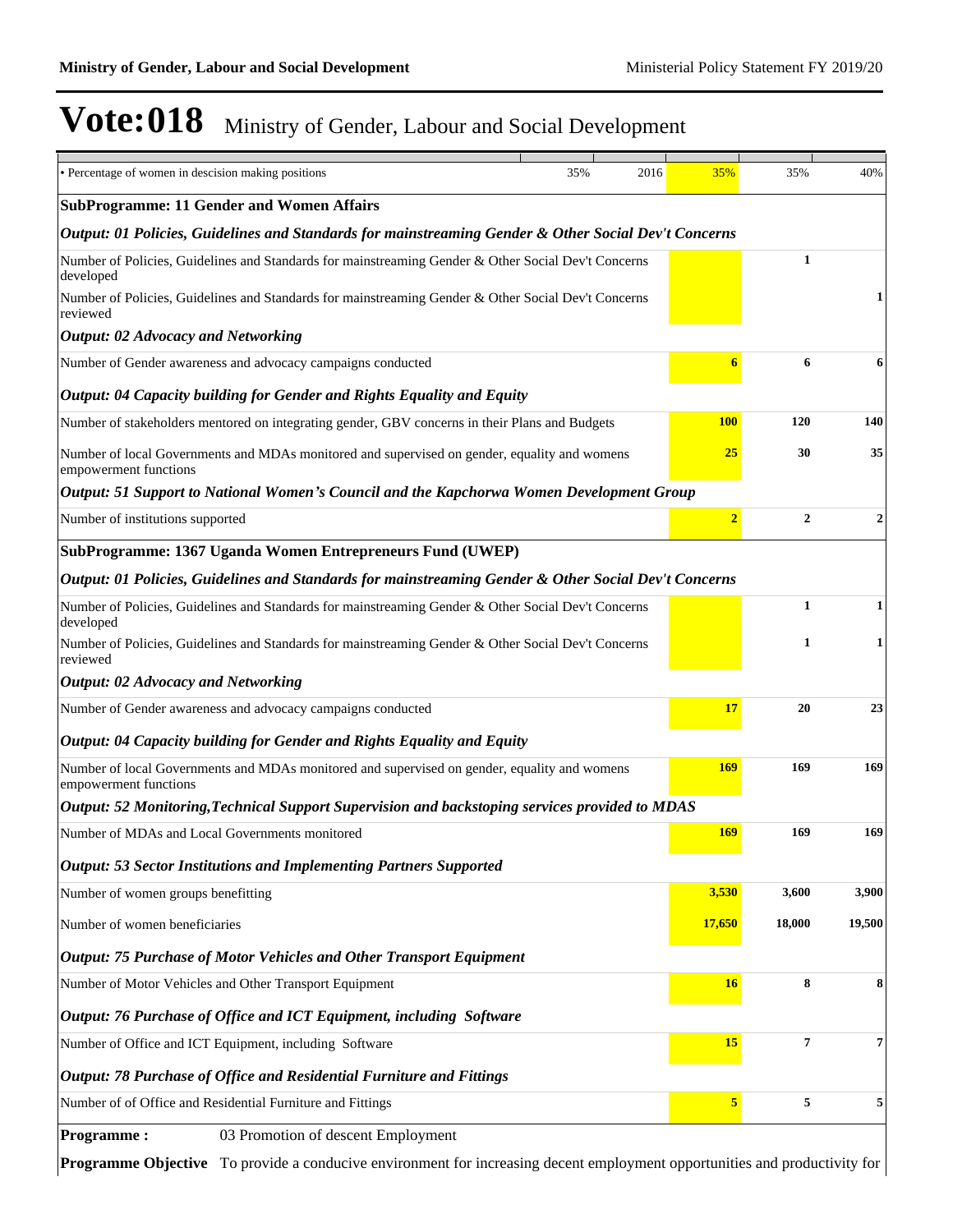**:** improved livelihood and social security for all.

**Responsible Officer:** Director Labour, Employment Occupational Safety and Health

**Programme Outcome:** Increased employment opportunities

*Sector Outcomes contributed to by the Programme Outcome*

**1. Improved environment for increasing employment and labour productivity** 

**2. Improved environment for increasing employment and labour productivity**

|                           | <b>Performance Targets</b> |  |         |                                                                |         |  |  |
|---------------------------|----------------------------|--|---------|----------------------------------------------------------------|---------|--|--|
| <b>Outcome Indicators</b> |                            |  | 2019/20 | 2020/21                                                        | 2021/22 |  |  |
|                           |                            |  |         | <b>Baseline   Base year   Target   Projection   Projection</b> |         |  |  |
|                           |                            |  |         |                                                                |         |  |  |

 $\overline{\mathsf{N}/\mathsf{A}}$ 

**Programme Outcome:** Improved working conditions

*Sector Outcomes contributed to by the Programme Outcome*

**1. Improved environment for increasing employment and labour productivity** 

**2. Improved environment for increasing employment and labour productivity**

|                                                       | <b>Performance Targets</b> |                             |               |                   |                   |  |  |
|-------------------------------------------------------|----------------------------|-----------------------------|---------------|-------------------|-------------------|--|--|
| <b>Outcome Indicators</b>                             |                            |                             | 2019/20       | 2020/21           | 2021/22           |  |  |
|                                                       |                            | <b>Baseline</b>   Base year | <b>Target</b> | <b>Projection</b> | <b>Projection</b> |  |  |
| • Percentage of industrial disputes resolved          | 21%                        | 2014                        | 67%           | 75%               | 100%              |  |  |
| • Percentage of Work places adhering to OSH Standards | 77%                        | 2015                        | 83%           | 90%               | 95%               |  |  |

#### **SubProgramme: 06 Labour and Industrial Relations**

|  |  |  | Output: 01 Policies, Laws, Regulations and Guidelines on Employment and Labour Productivity                            |                                                                                                             |  |  |  |
|--|--|--|------------------------------------------------------------------------------------------------------------------------|-------------------------------------------------------------------------------------------------------------|--|--|--|
|  |  |  | $\mathbf{M}$ is a set of $\mathbf{M}$ is the set of $\mathbf{M}$ is the set of $\mathbf{M}$ is the set of $\mathbf{M}$ | $\mathbf{r}$ , and $\mathbf{r}$ , and $\mathbf{r}$ , and $\mathbf{r}$ , and $\mathbf{r}$ , and $\mathbf{r}$ |  |  |  |

| Number of Policies, Laws, Regulations and Guidelines on labour productivity and Employment developed<br>and reviewed |            | 1            | $\mathbf{1}$ |
|----------------------------------------------------------------------------------------------------------------------|------------|--------------|--------------|
| Number of Policies, Laws, Regulations and Guidelines on labour productivity and Employment<br>disseminated           | 3          | 3            | 3            |
| Output: 02 Inspection of Workplaces and Investigation on violation of labour standards                               |            |              |              |
| Number of workplaces inspected in compliance with Labour laws and standards                                          | 400        | 450          | 500          |
| <b>Output: 03 Compesation of Government Workers</b>                                                                  |            |              |              |
| Number of Government Workers Compensated                                                                             | <b>200</b> | <b>200</b>   | 100          |
| <b>Output: 04 Settlement of Complaints on Non-Observance of Working Conditions</b>                                   |            |              |              |
| Number of Labour complaints resolved at the Ministry as the first court of instance                                  | 600        | 620          | 640          |
| <b>Output: 06 Training and Skills Development</b>                                                                    |            |              |              |
| Number of labour staff trained                                                                                       | 145        | 150          | 155          |
| <b>Output: 07 Advocacy and Networking</b>                                                                            |            |              |              |
| No. of national and international days commemorated                                                                  |            | $\mathbf{2}$ | $\mathbf{2}$ |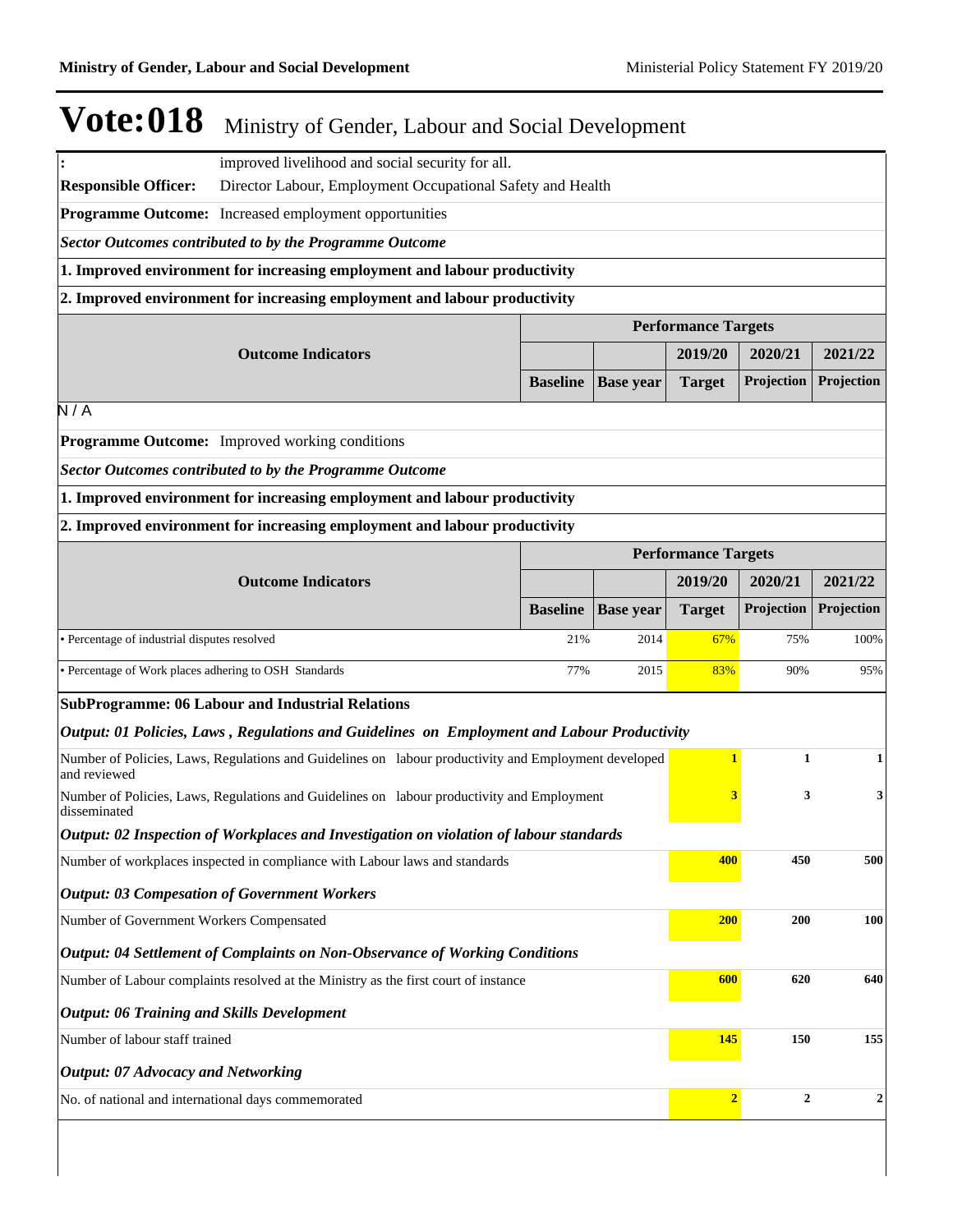| <b>SubProgramme: 07 Occupational Safety and Health</b>                                                               |                |                         |                  |
|----------------------------------------------------------------------------------------------------------------------|----------------|-------------------------|------------------|
| Output: 01 Policies, Laws, Regulations and Guidelines on Employment and Labour Productivity                          |                |                         |                  |
| Number of Policies, Laws, Regulations and Guidelines on labour productivity and Employment developed<br>and reviewed | 11             | $\overline{2}$          | $\boldsymbol{2}$ |
| Number of Policies, Laws, Regulations and Guidelines on labour productivity and Employment<br>disseminated           |                | 5                       | 10               |
| Output: 02 Inspection of Workplaces and Investigation on violation of labour standards                               |                |                         |                  |
| Number of workplaces inspected in compliance with Labour laws and standards                                          | 1,200          | 1,500                   | 1,700            |
| <b>Output: 06 Training and Skills Development</b>                                                                    |                |                         |                  |
| Number of labour staff trained                                                                                       | 5              | 8                       | 10               |
| <b>Output: 07 Advocacy and Networking</b>                                                                            |                |                         |                  |
| No. of national and international days commemorated                                                                  | 9              | 9                       | 9                |
| Output: 51 Contribution to Membership of International Organisations (ILO, ARLAC, EAC, OPCW)                         |                |                         |                  |
| Number of international organisations subscribed to                                                                  | 4              | $\overline{\mathbf{4}}$ | 4                |
| <b>SubProgramme: 08 Industrial Court</b>                                                                             |                |                         |                  |
| <b>Output: 05 Arbitration of Labour Disputes (Industrial Court)</b>                                                  |                |                         |                  |
| Number of labour disputes settled at the Industrial Court                                                            | 360            | 380                     | 400              |
| <b>Output: 06 Training and Skills Development</b>                                                                    |                |                         |                  |
| Number of labour staff trained                                                                                       | <b>181</b>     | 200                     | 220              |
| <b>Output: 07 Advocacy and Networking</b>                                                                            |                |                         |                  |
| No. of national and international days commemorated                                                                  | 9              | 9                       | 9                |
| SubProgramme: 1379 Promotion of Green Jobs and Fair Labour Market in Uganda (PROGREL)                                |                |                         |                  |
| Output: 01 Policies, Laws, Regulations and Guidelines on Employment and Labour Productivity                          |                |                         |                  |
| Number of Policies, Laws, Regulations and Guidelines on labour productivity and Employment developed<br>and reviewed | 1              | 1                       |                  |
| Number of Policies, Laws, Regulations and Guidelines on labour productivity and Employment<br>disseminated           |                | 1                       | 1                |
| <b>Output: 07 Advocacy and Networking</b>                                                                            |                |                         |                  |
| No. of national and international days commemorated                                                                  | 11             | 11                      | 11               |
| SubProgramme: 1488 Chemical Safety & Security (CHESASE) Project                                                      |                |                         |                  |
| Output: 01 Policies, Laws, Regulations and Guidelines on Employment and Labour Productivity                          |                |                         |                  |
| Number of Policies, Laws, Regulations and Guidelines on labour productivity and Employment developed<br>and reviewed | $\overline{2}$ | 1                       | 1                |
| Number of Policies, Laws, Regulations and Guidelines on labour productivity and Employment<br>disseminated           |                | $\boldsymbol{2}$        | $\boldsymbol{2}$ |
| Output: 02 Inspection of Workplaces and Investigation on violation of labour standards                               |                |                         |                  |
| Number of workplaces inspected in compliance with Labour laws and standards                                          | <b>120</b>     | 130                     | 140              |
| <b>Output: 06 Training and Skills Development</b>                                                                    |                |                         |                  |
| Number of stakeholders sensitized                                                                                    | <b>160</b>     | 160                     | 160              |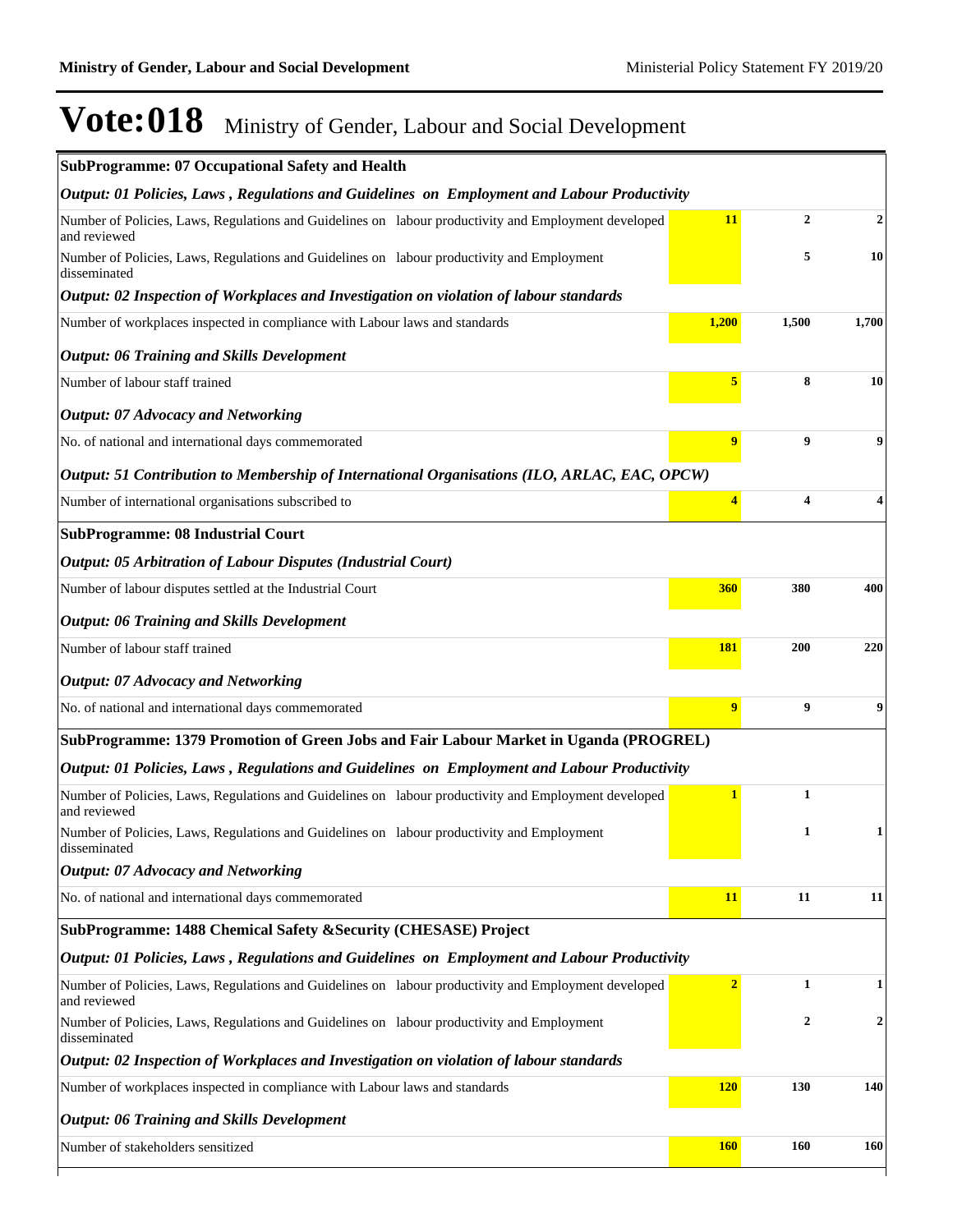| <b>SubProgramme: 15 Employment Services</b>                                                                      |                                                                                                                                   |                 |                  |                            |            |            |
|------------------------------------------------------------------------------------------------------------------|-----------------------------------------------------------------------------------------------------------------------------------|-----------------|------------------|----------------------------|------------|------------|
|                                                                                                                  | Output: 01 Policies, Laws, Regulations and Guidelines on Employment and Labour Productivity                                       |                 |                  |                            |            |            |
| and reviewed                                                                                                     | $\overline{2}$<br>Number of Policies, Laws, Regulations and Guidelines on labour productivity and Employment developed<br>1       |                 |                  |                            |            |            |
| disseminated                                                                                                     | Number of Policies, Laws, Regulations and Guidelines on labour productivity and Employment                                        |                 |                  | 2                          | 3          | 3          |
|                                                                                                                  | Output: 02 Inspection of Workplaces and Investigation on violation of labour standards                                            |                 |                  |                            |            |            |
|                                                                                                                  | Number of workplaces inspected in compliance with Labour laws and standards                                                       |                 |                  | <b>100</b>                 | 120        | 120        |
| <b>Output: 06 Training and Skills Development</b>                                                                |                                                                                                                                   |                 |                  |                            |            |            |
| Number of labour staff trained                                                                                   |                                                                                                                                   |                 |                  | 50                         | 60         | 65         |
| Project                                                                                                          | SubProgramme: 1515 Strengthening Social Risk Management and Gender - Based Violence Prevention and Response                       |                 |                  |                            |            |            |
|                                                                                                                  | Output: 01 Policies, Laws, Regulations and Guidelines on Employment and Labour Productivity                                       |                 |                  |                            |            |            |
| and reviewed                                                                                                     | Number of Policies, Laws, Regulations and Guidelines on labour productivity and Employment developed                              |                 |                  | 1                          | 1          | 2          |
| disseminated                                                                                                     | Number of Policies, Laws, Regulations and Guidelines on labour productivity and Employment                                        |                 |                  |                            | 1          | 1          |
|                                                                                                                  | Output: 02 Inspection of Workplaces and Investigation on violation of labour standards                                            |                 |                  |                            |            |            |
|                                                                                                                  | Number of workplaces inspected in compliance with Labour laws and standards                                                       |                 |                  | 13                         | 13         | 13         |
| <b>Output: 06 Training and Skills Development</b>                                                                |                                                                                                                                   |                 |                  |                            |            |            |
| Number of stakeholders trained                                                                                   |                                                                                                                                   | <b>130</b>      | 130              | 130                        |            |            |
| <b>Programme:</b>                                                                                                | 04 Social Protection for Vulnerable Groups                                                                                        |                 |                  |                            |            |            |
| <b>Programme Objective</b>                                                                                       | To protect and support vulnerable groups from deprivation and livelihood risks and participate in the<br>development process; and |                 |                  |                            |            |            |
|                                                                                                                  | To provide care and support to the vulnerable groups                                                                              |                 |                  |                            |            |            |
| <b>Responsible Officer:</b>                                                                                      | Director Social Protection                                                                                                        |                 |                  |                            |            |            |
| <b>Programme Outcome:</b> Equity, Social justice, inclusion and participation enhanced for the vulnerable groups |                                                                                                                                   |                 |                  |                            |            |            |
|                                                                                                                  | <b>Sector Outcomes contributed to by the Programme Outcome</b>                                                                    |                 |                  |                            |            |            |
|                                                                                                                  | 1. Reduction in social exclusion of vulnerable groups                                                                             |                 |                  |                            |            |            |
|                                                                                                                  | 2. Vulnerable and marginalised persons protected from deprivation                                                                 |                 |                  |                            |            |            |
|                                                                                                                  |                                                                                                                                   |                 |                  | <b>Performance Targets</b> |            |            |
|                                                                                                                  | <b>Outcome Indicators</b>                                                                                                         |                 |                  | 2019/20                    | 2020/21    | 2021/22    |
|                                                                                                                  |                                                                                                                                   | <b>Baseline</b> | <b>Base year</b> | <b>Target</b>              | Projection | Projection |
| $\overline{N/A}$                                                                                                 |                                                                                                                                   |                 |                  |                            |            |            |
|                                                                                                                  | Programme Outcome: Resilient and empowered vulnerable and marginalized groups                                                     |                 |                  |                            |            |            |
| <b>Sector Outcomes contributed to by the Programme Outcome</b>                                                   |                                                                                                                                   |                 |                  |                            |            |            |
| 1. Protection and provision of social support services to vulnerable groups enhanced                             |                                                                                                                                   |                 |                  |                            |            |            |
| 2. Reduction in social exclusion of vulnerable groups                                                            |                                                                                                                                   |                 |                  |                            |            |            |
|                                                                                                                  | 3. Vulnerable and marginalised persons protected from deprivation                                                                 |                 |                  |                            |            |            |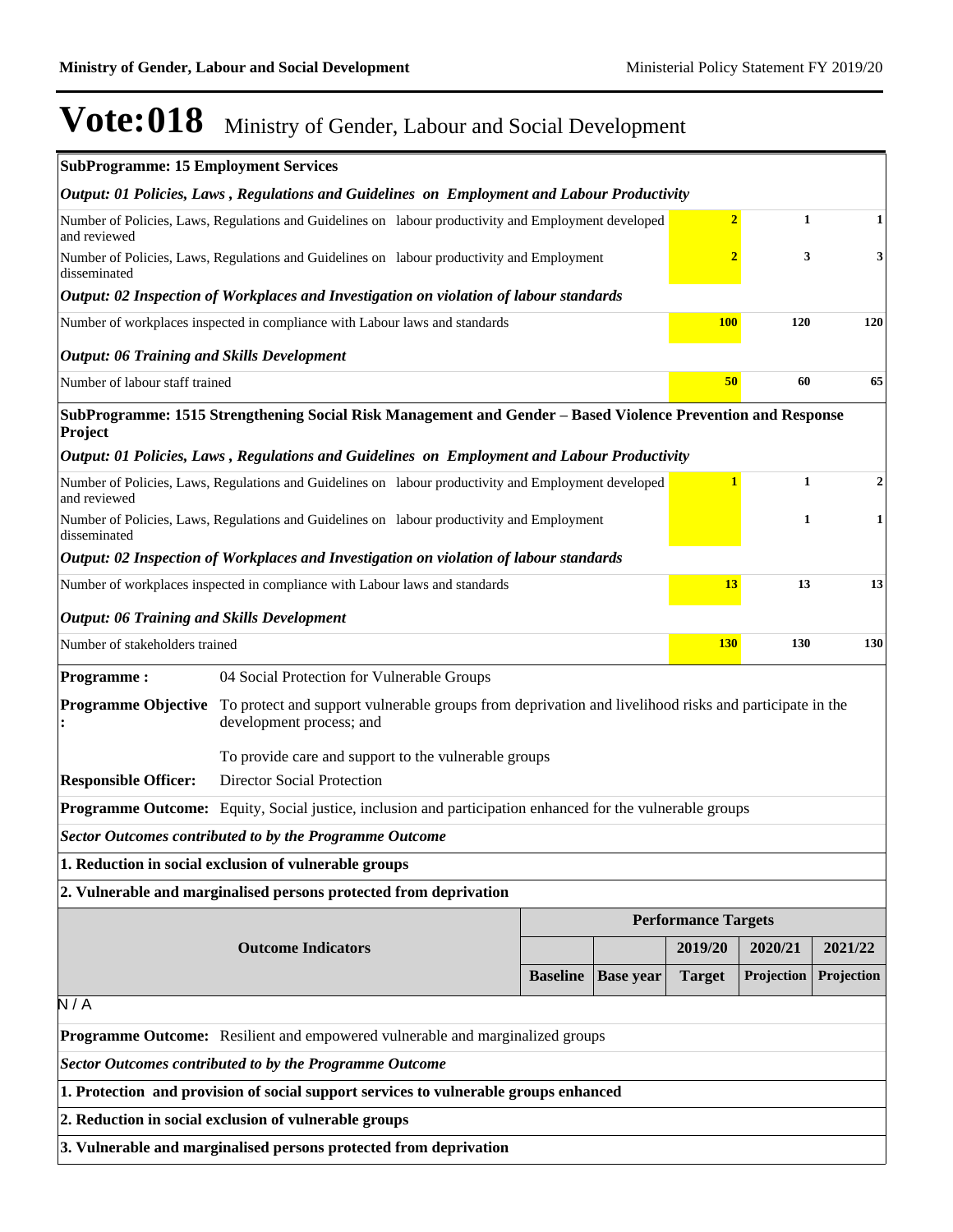| <b>Outcome Indicators</b><br><b>Baseline</b>                                          |                                                                                   | <b>Performance Targets</b> |                |                                    |                  |
|---------------------------------------------------------------------------------------|-----------------------------------------------------------------------------------|----------------------------|----------------|------------------------------------|------------------|
|                                                                                       |                                                                                   |                            | 2019/20        | 2020/21                            | 2021/22          |
|                                                                                       |                                                                                   | <b>Base year</b>           | <b>Target</b>  | Projection                         | Projection       |
| • Proportion of targeted youth accessing livelihood support from Government           | 31.5%                                                                             | 2015                       | 46%            | 73%                                | 85%              |
| <b>SubProgramme: 03 Disability and Elderly</b>                                        |                                                                                   |                            |                |                                    |                  |
| Output: 01 Policies, Guidelines, Laws, Regulations and Standards on Vulnerable Groups |                                                                                   |                            |                |                                    |                  |
| Number of Policies, Plans Guidelines and Standards on Social Protection developed     |                                                                                   |                            | $\mathbf{1}$   | $\mathbf{1}$                       | 1                |
| Number of Policies, Plans Guidelines and Standards on Social Protection reviewed      |                                                                                   |                            |                | 1                                  | 1                |
| <b>Output: 02 Advocacy and Networking</b>                                             |                                                                                   |                            |                |                                    |                  |
| Number of awareness and advocacy campaigns conducted on Social Protection Programmes  |                                                                                   |                            | $\overline{2}$ | $\mathbf{2}$                       | 2                |
| Output: 03 Monitoring and Evaluation of Programmes for Vulnerable Groups              |                                                                                   |                            |                |                                    |                  |
| Number of Ministries, Departmenst, Agencies and LGs monitored                         |                                                                                   |                            | <b>10</b>      | 15                                 | 21               |
| Number of stakeholders mentored on Social Protection programmes                       |                                                                                   |                            | <b>100</b>     | 150                                | 200              |
| <b>Output: 04 Training and Skills Development</b>                                     |                                                                                   |                            |                |                                    |                  |
| Number of stakeholders sensitised                                                     |                                                                                   |                            | 15             | 15                                 | 15               |
| Number of youth trained in non formal vocational and life skills                      |                                                                                   |                            | <b>250</b>     | 250                                | 250              |
| <b>Output: 51 Support to councils provided</b>                                        |                                                                                   |                            |                |                                    |                  |
| No.of councils supported                                                              |                                                                                   |                            |                | $\overline{2}$<br>$\boldsymbol{2}$ | $\mathbf{2}$     |
| <b>SubProgramme: 05 Youth and Children Affairs</b>                                    |                                                                                   |                            |                |                                    |                  |
| Output: 01 Policies, Guidelines, Laws, Regulations and Standards on Vulnerable Groups |                                                                                   |                            |                |                                    |                  |
|                                                                                       | Number of Policies, Plans Guidelines and Standards on Social Protection developed |                            |                |                                    | 1                |
| Number of Policies, Plans Guidelines and Standards on Social Protection reviewed      |                                                                                   |                            |                | 1                                  | 1                |
| <b>Output: 02 Advocacy and Networking</b>                                             |                                                                                   |                            |                |                                    |                  |
| Number of awareness and advocacy campaigns conducted on Social Protection Programmes  |                                                                                   |                            | 3              | 3                                  | 3                |
| Output: 03 Monitoring and Evaluation of Programmes for Vulnerable Groups              |                                                                                   |                            |                |                                    |                  |
| Number of Ministries, Departmenst, Agencies and LGs monitored                         |                                                                                   |                            |                | 5                                  | 8                |
| Number of stakeholders mentored on Social Protection programmes                       |                                                                                   |                            | 50             | 80                                 |                  |
| <b>Output: 04 Training and Skills Development</b>                                     |                                                                                   |                            |                |                                    |                  |
| Number of stakeholders sensitised                                                     |                                                                                   |                            |                | <b>100</b>                         | 150              |
| Number of youth trained in non formal vocational and life skills                      |                                                                                   |                            | 2,318          | 2,500                              | 2,800            |
| Output: 05 Empowerment, Support, Care and Protection of Vulnerable Groups             |                                                                                   |                            |                |                                    |                  |
| 37<br>Number of children in institutions supported with formal education<br>37        |                                                                                   |                            |                | 37                                 |                  |
| <b>Output: 51 Support to councils provided</b>                                        |                                                                                   |                            |                |                                    |                  |
| No.of councils supported                                                              |                                                                                   |                            | $\overline{2}$ | $\mathbf 2$                        | $\boldsymbol{2}$ |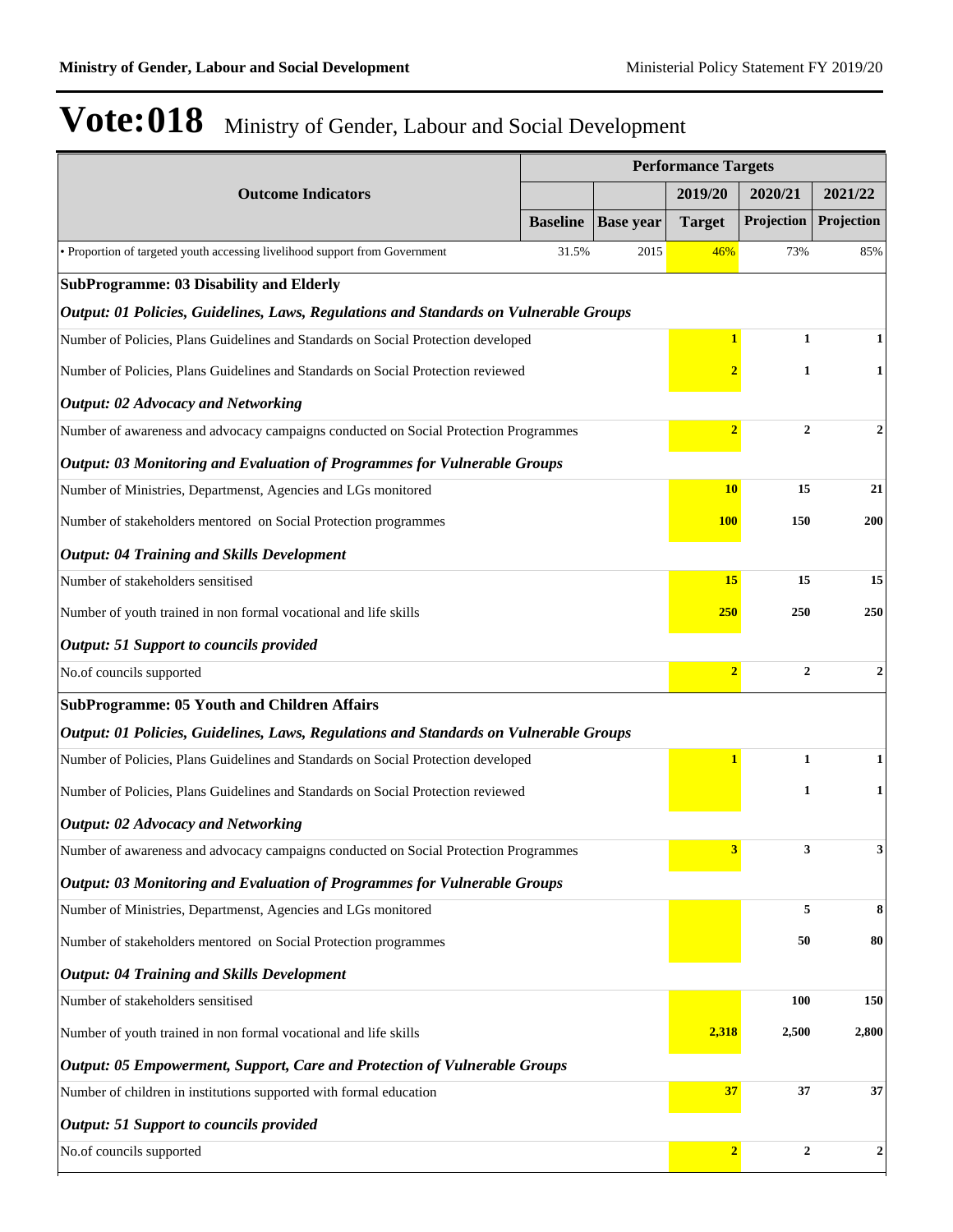|                                                                                                                      | Output: 52 Support to the Renovation and Maintenance of Centres for Vulnerable Groups                                                                                                                                                         |                 |                            |                            |              |            |
|----------------------------------------------------------------------------------------------------------------------|-----------------------------------------------------------------------------------------------------------------------------------------------------------------------------------------------------------------------------------------------|-----------------|----------------------------|----------------------------|--------------|------------|
| Number of children in ministry institutions                                                                          |                                                                                                                                                                                                                                               |                 |                            | 2,000                      | 2,100        | 2,200      |
| <b>Output: 53 Support to Street Children</b>                                                                         |                                                                                                                                                                                                                                               |                 |                            |                            |              |            |
| Number of street children resettled                                                                                  |                                                                                                                                                                                                                                               |                 |                            | 325                        | 350          | 375        |
| <b>SubProgramme: 12 Equity and Rights</b>                                                                            |                                                                                                                                                                                                                                               |                 |                            |                            |              |            |
|                                                                                                                      | Output: 01 Policies, Guidelines, Laws, Regulations and Standards on Vulnerable Groups                                                                                                                                                         |                 |                            |                            |              |            |
|                                                                                                                      | Number of Policies, Plans Guidelines and Standards on Social Protection developed                                                                                                                                                             |                 |                            | $\overline{2}$             | $\mathbf{1}$ | 1          |
|                                                                                                                      | Number of Policies, Plans Guidelines and Standards on Social Protection reviewed                                                                                                                                                              |                 |                            |                            | $\mathbf{1}$ | 1          |
|                                                                                                                      | Output: 03 Monitoring and Evaluation of Programmes for Vulnerable Groups                                                                                                                                                                      |                 |                            |                            |              |            |
|                                                                                                                      | Number of Ministries, Departmenst, Agencies and LGs monitored                                                                                                                                                                                 |                 |                            | 24                         | 24           | 24         |
|                                                                                                                      | Number of stakeholders mentored on Social Protection programmes                                                                                                                                                                               |                 |                            | 240                        | 240          | 240        |
| <b>Output: 04 Training and Skills Development</b>                                                                    |                                                                                                                                                                                                                                               |                 |                            |                            |              |            |
| Number of stakeholders sensitised                                                                                    |                                                                                                                                                                                                                                               |                 |                            | <b>10</b>                  | 15           | 20         |
|                                                                                                                      | Number of youth trained in non formal vocational and life skills                                                                                                                                                                              |                 |                            | <b>100</b>                 | 150          | 200        |
| <b>Programme:</b>                                                                                                    | 49 General Administration, Policy and Planning                                                                                                                                                                                                |                 |                            |                            |              |            |
|                                                                                                                      | <b>Programme Objective</b> i. Provide Technical guidance on support services for the sector on policy formulation, planning,<br>budgeting, financial management, auditing, monitoring and evaluation as well as human resource<br>development |                 |                            |                            |              |            |
| <b>Responsible Officer:</b>                                                                                          | Under Secretary Finance and Administration                                                                                                                                                                                                    |                 |                            |                            |              |            |
| <b>Programme Outcome:</b> Improved coordination of sector priorities, policies, strategies, institutions and budgets |                                                                                                                                                                                                                                               |                 |                            |                            |              |            |
|                                                                                                                      | <b>Sector Outcomes contributed to by the Programme Outcome</b>                                                                                                                                                                                |                 |                            |                            |              |            |
|                                                                                                                      | 1. Efficient and effective Ministry of Gender, Labour and Social Development                                                                                                                                                                  |                 |                            |                            |              |            |
|                                                                                                                      |                                                                                                                                                                                                                                               |                 |                            | <b>Performance Targets</b> |              |            |
|                                                                                                                      | <b>Outcome Indicators</b>                                                                                                                                                                                                                     |                 |                            | 2019/20                    | 2020/21      | 2021/22    |
|                                                                                                                      |                                                                                                                                                                                                                                               | <b>Baseline</b> | <b>Base year</b>           | <b>Target</b>              | Projection   | Projection |
| N/A                                                                                                                  |                                                                                                                                                                                                                                               |                 |                            |                            |              |            |
|                                                                                                                      | Programme Outcome: Efficient and effective MGLSD                                                                                                                                                                                              |                 |                            |                            |              |            |
|                                                                                                                      | <b>Sector Outcomes contributed to by the Programme Outcome</b>                                                                                                                                                                                |                 |                            |                            |              |            |
|                                                                                                                      | 1. Efficient and effective Ministry of Gender, Labour and Social Development                                                                                                                                                                  |                 |                            |                            |              |            |
|                                                                                                                      |                                                                                                                                                                                                                                               |                 | <b>Performance Targets</b> |                            |              |            |
|                                                                                                                      | <b>Outcome Indicators</b>                                                                                                                                                                                                                     |                 |                            | 2019/20                    | 2020/21      | 2021/22    |
|                                                                                                                      |                                                                                                                                                                                                                                               | <b>Baseline</b> | <b>Base year</b>           | <b>Target</b>              | Projection   | Projection |
| Budgeting instruments to NDPII                                                                                       | • Level of Compliance of Ministry of Gender, Labour and Social Development and                                                                                                                                                                | 64%             | 2017                       | 70%                        | 73%          | 76%        |
| · Budget Absorption rate                                                                                             |                                                                                                                                                                                                                                               | 90%             | 2017                       | 100%                       | 100%         | 100%       |
|                                                                                                                      | <b>Programme Outcome:</b> Monitoring and Evaluation function mainstreamed                                                                                                                                                                     |                 |                            |                            |              |            |
|                                                                                                                      | <b>Sector Outcomes contributed to by the Programme Outcome</b>                                                                                                                                                                                |                 |                            |                            |              |            |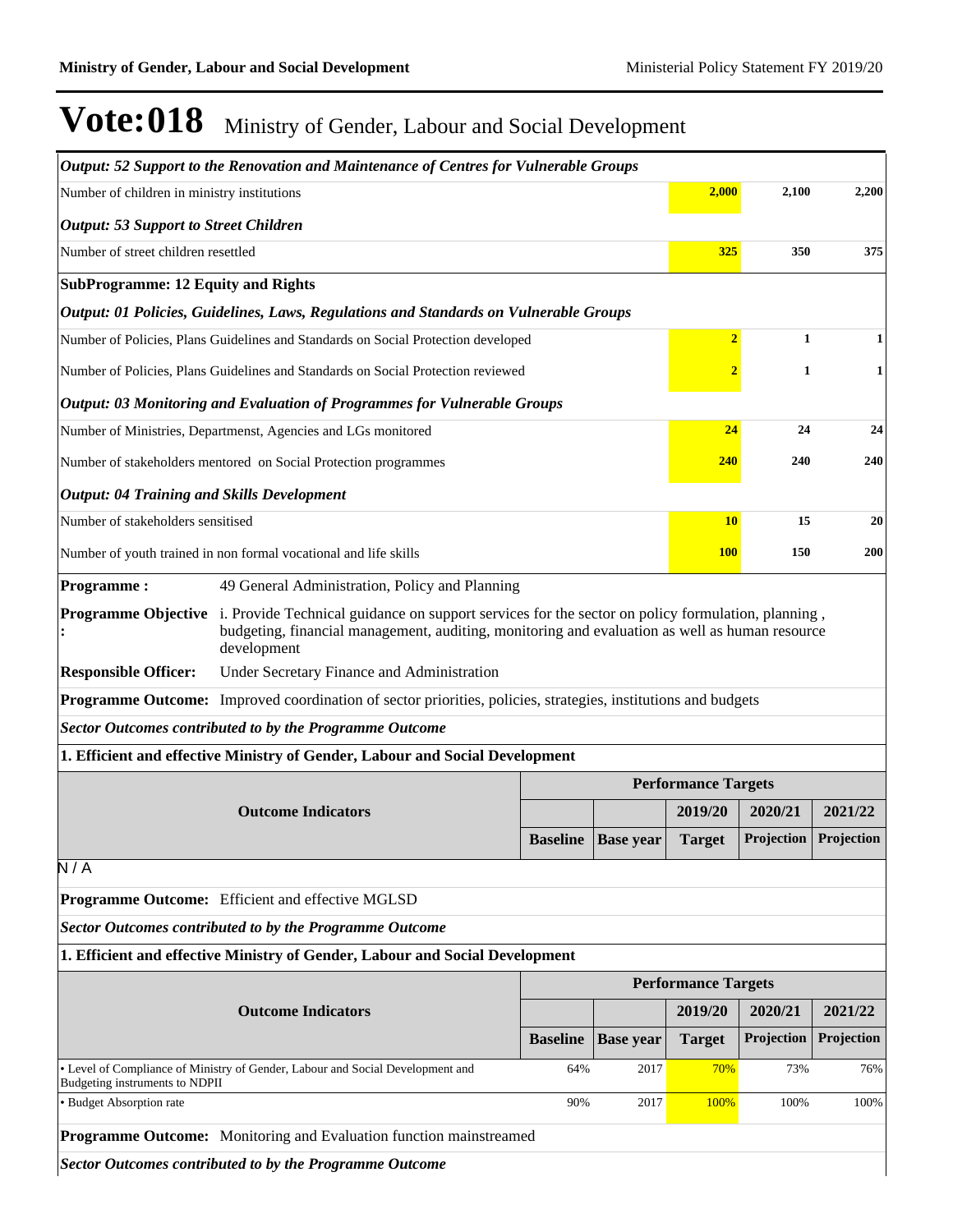| 1. Efficient and effective Ministry of Gender, Labour and Social Development             |                            |                  |                         |                |            |
|------------------------------------------------------------------------------------------|----------------------------|------------------|-------------------------|----------------|------------|
|                                                                                          | <b>Performance Targets</b> |                  |                         |                |            |
| <b>Outcome Indicators</b>                                                                |                            |                  | 2019/20                 | 2020/21        | 2021/22    |
|                                                                                          | <b>Baseline</b>            | <b>Base year</b> | <b>Target</b>           | Projection     | Projection |
| N/A                                                                                      |                            |                  |                         |                |            |
| SubProgramme: 01 Headquarters, Planning and Policy                                       |                            |                  |                         |                |            |
| Output: 01 Policy, Consultation, Planning, Resource Mobilisation and Monitoring Services |                            |                  |                         |                |            |
| Annual and semi-annual performance reports                                               |                            |                  | $\overline{2}$          | $\overline{2}$ |            |
| Budget Framework Paper and Ministerial Policy Statement documents                        |                            |                  |                         | 2              |            |
| Final accounts                                                                           |                            |                  |                         | 1              | 1          |
| <b>Output: 02 Support Services (Finance and Administration) to the Ministry Provided</b> |                            |                  |                         |                |            |
| Number of management and inspection reports produced                                     |                            |                  | 6                       | 6              | 6          |
| <b>SubProgramme: 0345 Strengthening MSLGD</b>                                            |                            |                  |                         |                |            |
| Output: 01 Policy, Consultation, Planning, Resource Mobilisation and Monitoring Services |                            |                  |                         |                |            |
| Annual and semi-annual performance reports                                               |                            |                  | $\overline{\mathbf{2}}$ | $\overline{2}$ | 2          |
| Budget Framework Paper and Ministerial Policy Statement documents                        |                            |                  |                         | 2              | 2          |
| Final accounts                                                                           |                            |                  |                         | 2              | 2          |
| <b>Output: 72 Government Buildings and Administrative Infrastructure</b>                 |                            |                  |                         |                |            |
| Number of institutions rehabilitated                                                     |                            |                  | $\overline{2}$          | 3              | 3          |
| Number of centres renovated                                                              |                            |                  |                         | 1              |            |
| <b>Output: 75 Purchase of Motor Vehicles and Other Transport Equipment</b>               |                            |                  |                         |                |            |
| Number of vehicles procured                                                              |                            |                  |                         | 4              |            |
| <b>Output: 77 Purchase of Specialised Machinery &amp; Equipment</b>                      |                            |                  |                         |                |            |
| Number and type of specialised machinery for institutions procured                       |                            |                  |                         |                |            |
| <b>SubProgramme: 19 Human Resource Management Department</b>                             |                            |                  |                         |                |            |
| <b>Output: 19 Human Resource Management Services</b>                                     |                            |                  |                         |                |            |
| Number of pensioners paid                                                                |                            |                  | 384                     | 384            | 384        |
| <b>Output: 20 Records Management Services</b>                                            |                            |                  |                         |                |            |
| Number of staff personal records captured                                                |                            |                  | 334                     | 334            | 334        |
| Number of sensitization carried out on records management procedures                     |                            |                  |                         | 4              | 4          |

#### **IX. Major Capital Investments And Changes In Resource Allocation**

**Table 9.1: Major Capital Investment (Capital Purchases outputs over 0.5Billion)**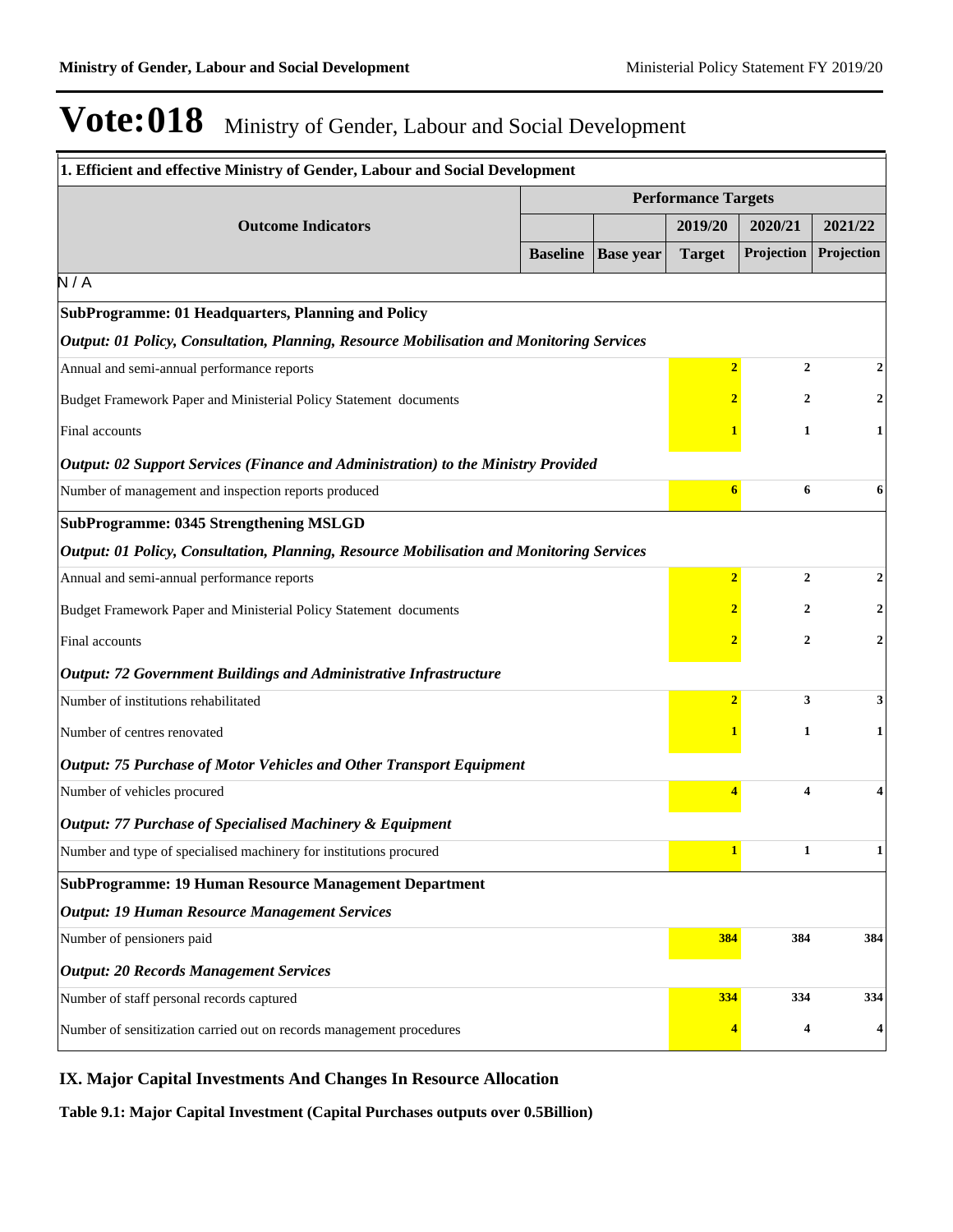| FY 2018/19                                                                                                                  |                                                            | FY 2019/20                                                                                                                                  |
|-----------------------------------------------------------------------------------------------------------------------------|------------------------------------------------------------|---------------------------------------------------------------------------------------------------------------------------------------------|
| <b>Appr. Budget and Planned Outputs</b>                                                                                     | <b>Expenditures and Achievements by</b><br>end Dec         | <b>Proposed Budget and Planned</b><br><b>Outputs</b>                                                                                        |
| Vote 018 Ministry of Gender, Labour and Social Development                                                                  |                                                            |                                                                                                                                             |
| <b>Program: 10 03 Promotion of descent Employment</b>                                                                       |                                                            |                                                                                                                                             |
| Development Project : 1379 Promotion of Green Jobs and Fair Labour Market in Uganda (PROGREL)                               |                                                            |                                                                                                                                             |
| Output: 10 03 77 Purchase of Specialised Machinery & Equipment                                                              |                                                            |                                                                                                                                             |
| 1000 startup business tool kits for Jua Kalis procured                                                                      | -900 startup business tool kits for Jua Kalis<br>procured. | -1000 Jua-kalis business startup toolkits procured.<br>-Needs assessment and Identification of 5000 Jua-<br>Kalis conducted.                |
| <b>Total Output Cost(Ushs Thousand)</b><br>524,000                                                                          | $\bf{0}$                                                   | 813,680                                                                                                                                     |
| Gou Dev't:<br>$\boldsymbol{0}$                                                                                              | $\Omega$                                                   |                                                                                                                                             |
| Ext Fin:<br>524,000                                                                                                         | $\Omega$                                                   | 813,680                                                                                                                                     |
| $\mathbf{0}$<br>A.I.A:                                                                                                      | $\theta$                                                   | $\overline{0}$                                                                                                                              |
| Development Project : 1515 Strengthening Social Risk Management and Gender - Based Violence Prevention and Response Project |                                                            |                                                                                                                                             |
| Output: 10 03 75 Purchase of Motor Vehicles and Other Transport Equipment                                                   |                                                            |                                                                                                                                             |
| 16 vehicle m motor cycles                                                                                                   |                                                            | -Four (4) vehicles purchased.<br>-Eight (8) motor cycles purchased                                                                          |
| <b>Total Output Cost(Ushs Thousand)</b><br>1,960,003                                                                        | $\bf{0}$                                                   | 3,931,666                                                                                                                                   |
| Gou Dev't:<br>$\mathbf{0}$                                                                                                  | $\Omega$                                                   | $\Omega$                                                                                                                                    |
| Ext Fin:<br>1,960,003                                                                                                       | $\theta$                                                   | 3,931,666                                                                                                                                   |
| A.I.A:<br>$\boldsymbol{0}$                                                                                                  | $\mathbf{0}$                                               | $\Omega$                                                                                                                                    |
| Output: 10 03 76 Purchase of Office and ICT Equipment, including Software                                                   |                                                            |                                                                                                                                             |
| 13 computers                                                                                                                |                                                            | -Laptops, computers, printer, projector, cameras<br>and UPS purchased.<br>-13 Refrigerators purchased.<br>-Audio visual equipment purchased |
| <b>Total Output Cost(Ushs Thousand)</b><br>115,049                                                                          | $\bf{0}$                                                   | 631,908                                                                                                                                     |
| Gou Dev't:<br>$\boldsymbol{0}$                                                                                              | $\theta$                                                   | $\overline{0}$                                                                                                                              |
| Ext Fin:<br>115,049                                                                                                         | $\boldsymbol{0}$                                           | 631,908                                                                                                                                     |
| A.I.A:<br>$\boldsymbol{0}$                                                                                                  | $\mathbf{0}$                                               |                                                                                                                                             |
| Output: 10 03 78 Purchase of Office and Residential Furniture and Fittings                                                  |                                                            |                                                                                                                                             |
| Office and Residential Furniture and Fittings                                                                               |                                                            | -Furniture and equipment purchased                                                                                                          |
| <b>Total Output Cost(Ushs Thousand)</b><br>828,725                                                                          | $\bf{0}$                                                   | 535,589                                                                                                                                     |
| Gou Dev't:<br>$\mathbf{0}$                                                                                                  | $\theta$                                                   |                                                                                                                                             |
| Ext Fin:<br>828,725                                                                                                         | $\Omega$                                                   | 535,589                                                                                                                                     |
| A.I.A:<br>$\boldsymbol{0}$                                                                                                  | $\overline{0}$                                             | $\theta$                                                                                                                                    |
| Program: 10 49 General Administration, Policy and Planning                                                                  |                                                            |                                                                                                                                             |
| Development Project: 0345 Strengthening MSLGD                                                                               |                                                            |                                                                                                                                             |
| Output: 10 49 72 Government Buildings and Administrative Infrastructure                                                     |                                                            |                                                                                                                                             |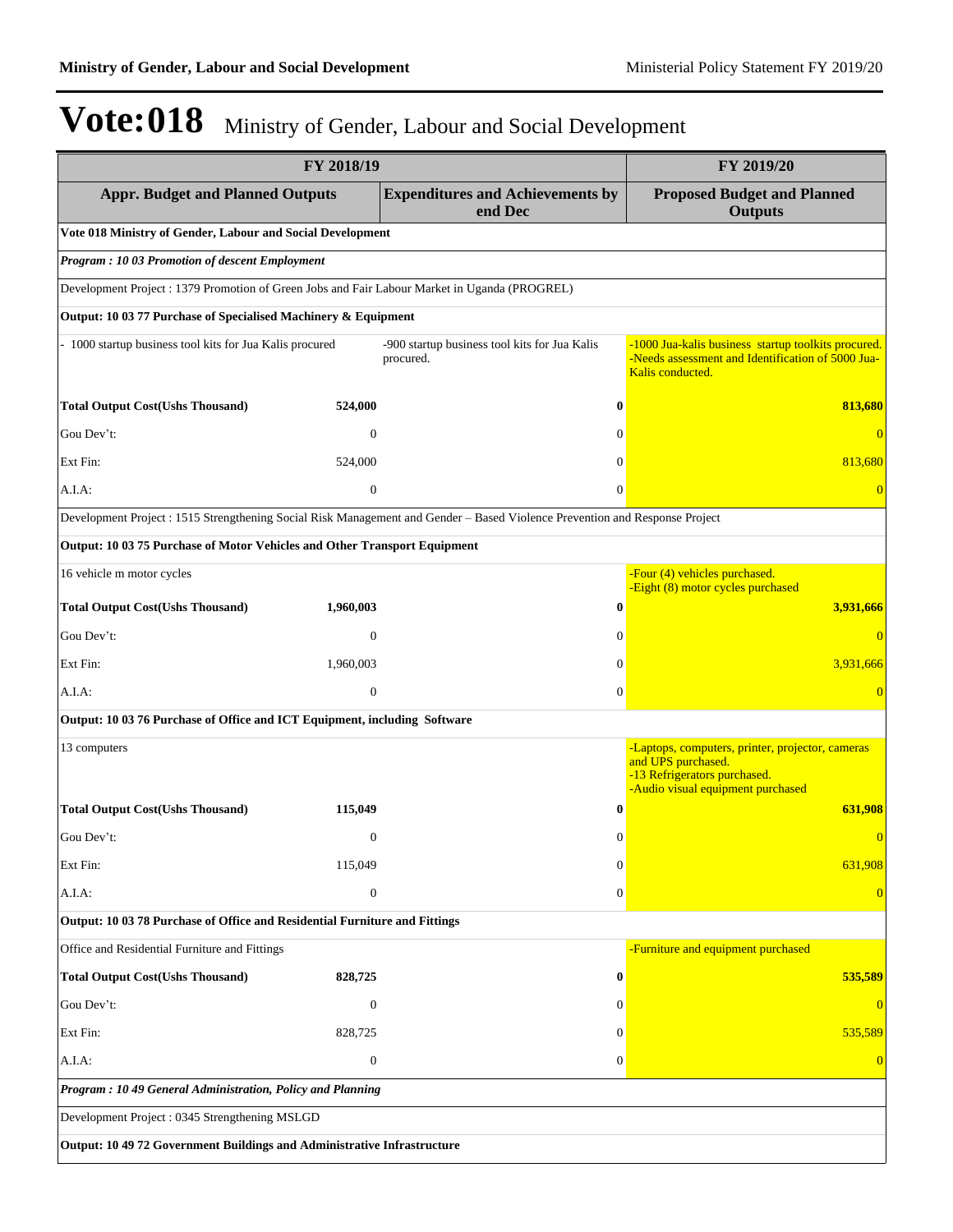| Three (3) Ministry Institutions renovated and rehabilitated                                                                                              |              | -Site inspection for Fort-portal Remand Home,<br>Jinja Rehabilitation Centre conducted;<br>-Draft Bill of Quantities and Structural<br>drawings for the three institutions developed. | - Two institutions (Mobuku Youth Center and the<br><b>Councils (NYC, NWC and Industrial Court</b><br>offices) rehabilitated. |
|----------------------------------------------------------------------------------------------------------------------------------------------------------|--------------|---------------------------------------------------------------------------------------------------------------------------------------------------------------------------------------|------------------------------------------------------------------------------------------------------------------------------|
| <b>Total Output Cost(Ushs Thousand)</b>                                                                                                                  | 2,018,085    | 146,368                                                                                                                                                                               | 3,000,000                                                                                                                    |
| Gou Dev't:                                                                                                                                               | 2,018,085    | 146,368                                                                                                                                                                               | 3.000.000                                                                                                                    |
| Ext Fin:                                                                                                                                                 | $\mathbf{0}$ | $\Omega$                                                                                                                                                                              |                                                                                                                              |
| A.I.A.                                                                                                                                                   | $\mathbf{0}$ | $\mathbf{0}$                                                                                                                                                                          |                                                                                                                              |
| Output: 10 49 75 Purchase of Motor Vehicles and Other Transport Equipment                                                                                |              |                                                                                                                                                                                       |                                                                                                                              |
| - 1 (one) Station Wagon for Asst. Commissioner, Planning;<br>- One (1) pickup for Industrial Court; and - One Van for<br><b>National Cultural Centre</b> |              | -One (1) Station Wagon for Asst.<br>Commissioner, Planning, one (1) pickup for<br>Industrial Court and one (1) Van for National<br>Cultural Centre purchased.                         | Four (4) vehicles purchased.                                                                                                 |
| <b>Total Output Cost(Ushs Thousand)</b>                                                                                                                  | 936,000      | 936,000                                                                                                                                                                               | 1,000,000                                                                                                                    |
| Gou Dev't:                                                                                                                                               | 936,000      | 936,000                                                                                                                                                                               | 1,000,000                                                                                                                    |
| Ext Fin:                                                                                                                                                 | $\mathbf{0}$ | $\mathbf{0}$                                                                                                                                                                          |                                                                                                                              |
| A.I.A.                                                                                                                                                   | $\mathbf{0}$ | $\Omega$                                                                                                                                                                              |                                                                                                                              |
| Output: 10 49 77 Purchase of Specialised Machinery & Equipment                                                                                           |              |                                                                                                                                                                                       |                                                                                                                              |
|                                                                                                                                                          |              |                                                                                                                                                                                       | -Special machines for digitizing Court Room for<br><b>Industrial Court.</b>                                                  |
| <b>Total Output Cost(Ushs Thousand)</b>                                                                                                                  | $\bf{0}$     | $\bf{0}$                                                                                                                                                                              | 850,000                                                                                                                      |
| Gou Dev't:                                                                                                                                               | $\Omega$     | $\Omega$                                                                                                                                                                              | 850,000                                                                                                                      |
| Ext Fin:                                                                                                                                                 | $\mathbf{0}$ | $\mathbf{0}$                                                                                                                                                                          |                                                                                                                              |
| A.I.A:                                                                                                                                                   | $\theta$     | $\Omega$                                                                                                                                                                              | $\overline{0}$                                                                                                               |

#### **X. Vote Challenges and Plans To Improve Performance**

#### **Vote Challenges**

(i) The current regulatory Frameworks are not comprehensive to include all the increasing and dynamic needs of the vulnerable persons

(ii) The current sector ceiling in the MTEF cannot accommodate a comprehensive social protection programmes for all the vulnerable persons;

(iii) Inadequate capacity for mainstreaming Gender and Rights in policies, plans and programmes in sectors and local

governments. Knowledge and expertise to mainstream gender in the BFPs is inadequate and many local governments are finding problems to mainstream gender into their Budget Framework Papers, policies, plans and programs

(iv) Inadequate staff and logistical support to undertake labour inspections and certification of Equipment;

(v) Trafficking of migrant workers by unlicensed companies; and

(vi) Limited understanding of the labour regulatory framework by employers and employees;

(vii) Inadequate Labour Market Information;

(viii) Insufficient resources to enforce compliance of labour standards within and outside the country.

(ix) Low technical capacity of some Local Government staff to provide services to the vulnerable population;

(x) Inadequate resources and facilities / infrastructure for social care and support services;

(xi) Inadequate funds to strengthen support at the Local Government level (timely follow up, training, coaching and monitoring);

(xii) Misinformation / negative campaign by perpetual saboteurs;

(xiii) Inadequate tools and equipment in the Ministry training institutions;

(xiv) Inadequate staff at the Ministry institutions (Remand homes, Rehabilitation Centres, youth training centres among others). (xv) Dilapidated Institutions;

(xvi) Low capacity of Ministry institutions to conduct training;

(xvii) The needs of vulnerable persons are many and dynamic and vary according to age, sex, society, region and religion.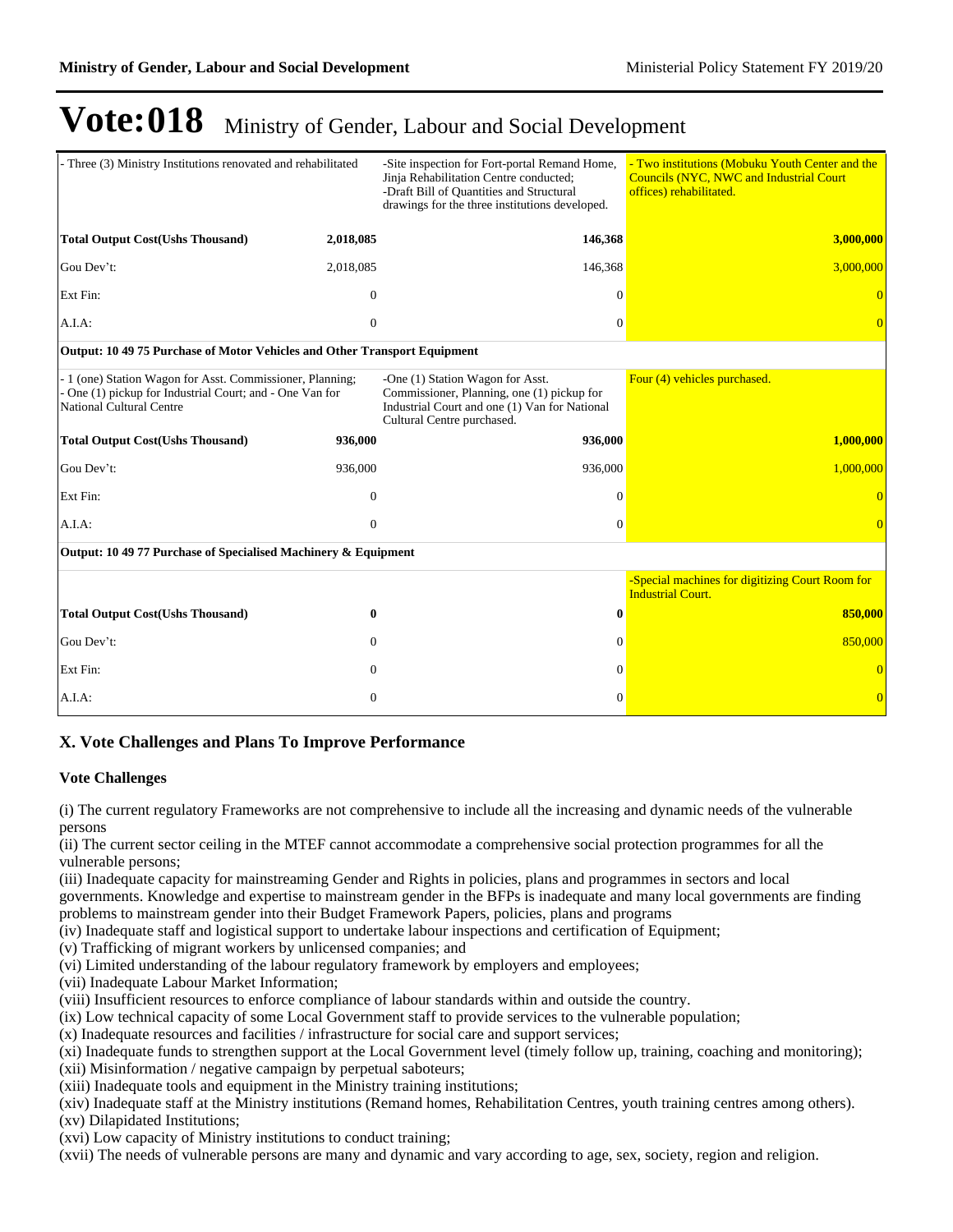(xviii) Partial implementation of comprehensive social protection programmes for the vulnerable groups due to resources constraints; and

(xix) Inadequate capacity for effective participation of the marginalized in social, economic and political activities for sustainable and equitable development.

(xx) Delay in approval of regulatory framework due to lengthy consultations because of the cross cutting and complementary nature of issues;

(xxi) Mindset (Social cultural feelings) of the target group;

(xxii) Weak coordination mechanism at the LG levels; and

(xxiii) Inadequate resources and facilities / infrastructure for social care and support services.

#### **Plans to improve Vote Performance**

(i) Regularly review the current regulatory frameworks to comprehensively include all the increasing and dynamic needs of the vulnerable persons;

(ii) Share work plans with development partners and other stakeholders to include social protection activities for the vulnerable persons in their plans;

(iii) Inadequate capacity for mainstreaming Gender and Rights in policies, plans and programmes in sectors and local governments. Knowledge and expertise to mainstream gender in the BFPs is inadequate and many local governments are finding problems to mainstream gender into their Budget Framework Papers, policies, plans and programs;

(iv) Continue with capacity building for mainstreaming gender and rights in policies, plans and programmes in sectors and local governments;

(v) Expand capacity building for mainstreaming gender and rights in policies, plans and programmes in sectors and local governments.to include local government staff;

(vi) Lobby the Ministry of Finance, Planning and Economic Development and Public Service to fill all the vacant posts in the labour directorate to undertake labour inspections and certification of Equipment;

(vii) Place labour officer at exist point and institute strong sanctions for the unlicensed companies exporting migrant workers; (viii) Sensitize employers and employees on the labour regulatory framework;

(ix) Support to the functionality of the Statistic Unit to collect Labour Market Information;

(x) Increase resources to fund the enforcement of compliance to labour standards within and outside the country;

(xi) Enhance the capacity of local government staff to provide services to the vulnerable population;

(xii) Equip and tool the Ministry training institutions;

(xiii) Increase the staffing level in the Ministry institutions (Remand homes, Rehabilitation Centres, youth training centres among others);

(xiv) Renovate and rehabilitate Ministry Institutions;

(xv) Enhance the capacity of Ministry institutions to conduct training;

(xvi) Continuously review the needs of vulnerable persons are many and dynamic and vary according to age, sex, society, region and religion;

(xvii) Lobby for more funds to implementation of comprehensive social protection programmes for the vulnerable groups due to resources constraints;

(xviii) Provide affirmative action improve capacity for effective participation of the marginalized in social, economic and political activities for sustainable and equitable development;

(xix) Improve coordination mechanism at the LG levels; and

(xx) Enhance resources and facilities / infrastructure for social care and support services.

#### **XI Off Budget Support**

#### **Table 11.1 Off-Budget Support by Sub-Programme**

| Billion Uganda Shillings                                              | 2018/19 Approved<br><b>Budget</b> | 2019/20 Draft<br><b>Estimates</b> |
|-----------------------------------------------------------------------|-----------------------------------|-----------------------------------|
| <b>Programme 1001 Community Mobilisation, Culture and Empowerment</b> | 0.00                              | 0.49                              |
| <b>Recurrent Budget Estimates</b>                                     |                                   |                                   |
| 13 Community Development and Literacy                                 | 0.00                              | 0.49                              |
| $426$ -UNICEF                                                         | 0.00                              | 0.36                              |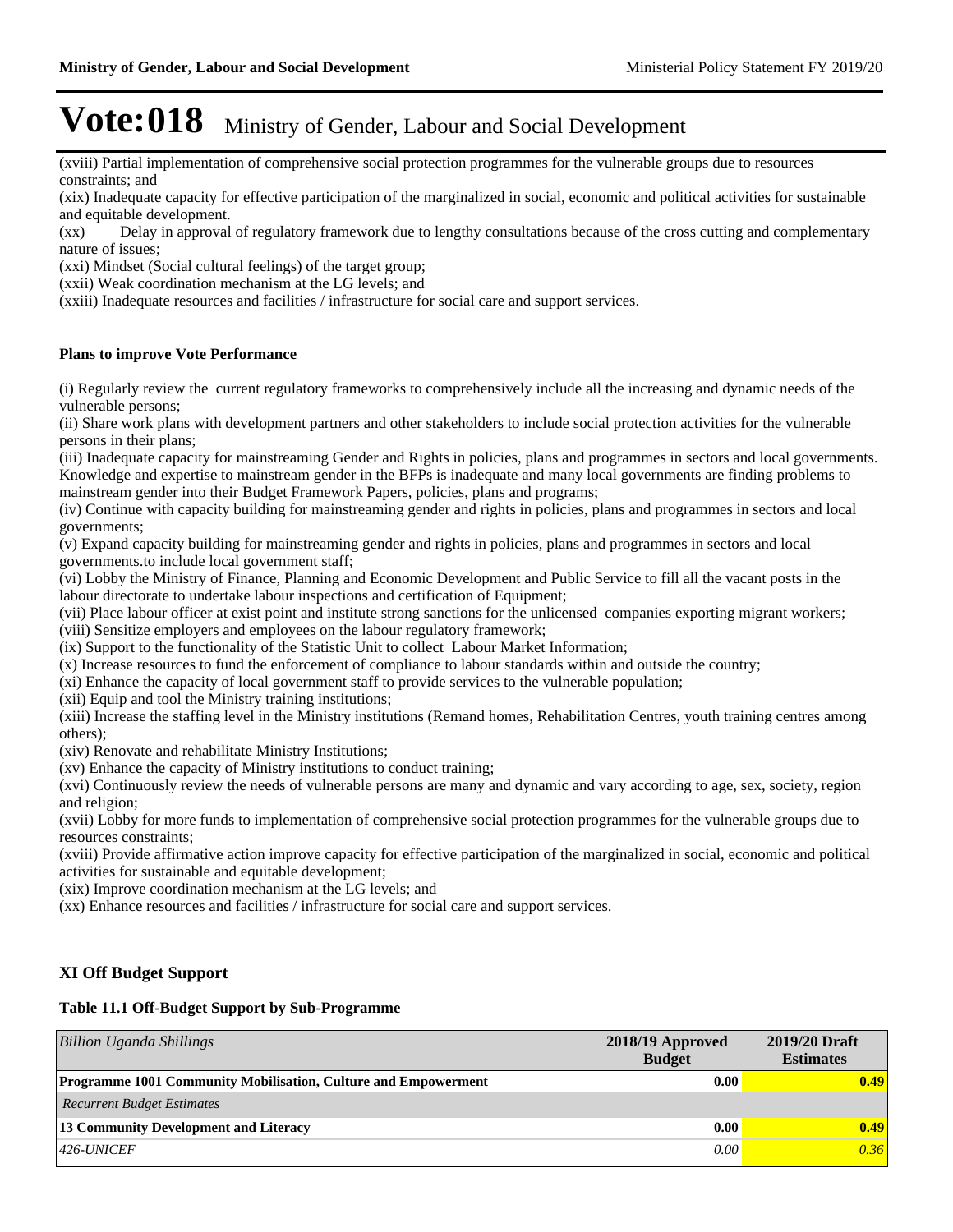| <b>DVV</b> International                                   | 0.00 | 0.13  |
|------------------------------------------------------------|------|-------|
| Programme 1002 Gender, Equality and Women's Empowerment    | 0.00 | 6.16  |
| <b>Recurrent Budget Estimates</b>                          |      |       |
| <b>11 Gender and Women Affairs</b>                         | 0.00 | 6.16  |
| 427-United Nations Population Fund                         | 0.00 | 5.42  |
| <b>UN WOMEN</b>                                            | 0.00 | 0.74  |
| Programme 1003 Promotion of descent Employment             | 0.00 | 2.03  |
| <b>Recurrent Budget Estimates</b>                          |      |       |
| 06 Labour and Industrial Relations                         | 0.00 | 0.06  |
| 440-International Labour Organisation (ILO)                | 0.00 | 0.06  |
| 07 Occupational Safety and Health                          | 0.00 | 1.97  |
| 422-United Nations Development Program (UNDP)              | 0.00 | 1.47  |
| 440-International Labour Organisation (ILO)                | 0.00 | 0.50  |
| Programme 1004 Social Protection for Vulnerable Groups     | 0.00 | 53.67 |
| <b>Recurrent Budget Estimates</b>                          |      |       |
| 03 Disability and Elderly                                  | 0.00 | 50.97 |
| <b>DFID</b>                                                | 0.00 | 50.97 |
| 05 Youth and Children Affairs                              | 0.00 | 2.70  |
| 426-UNICEF                                                 | 0.00 | 2.70  |
| Programme 1049 General Administration, Policy and Planning | 0.00 | 0.80  |
| <b>Recurrent Budget Estimates</b>                          |      |       |
| 01 Headquarters, Planning and Policy                       | 0.00 | 0.80  |
| 426-UNICEF                                                 | 0.00 | 0.80  |
| <b>Total for Vote</b>                                      | 0.00 | 63.15 |

### **XII. Vote Cross Cutting Policy And Other Budgetary Issues**

#### **Table 12.1: Cross- Cutting Policy Issues**

| <b>Issue Type:</b>                  | <b>HIV/AIDS</b>                                                                                                                                                                                                                                                |
|-------------------------------------|----------------------------------------------------------------------------------------------------------------------------------------------------------------------------------------------------------------------------------------------------------------|
| Objective:                          | -To reduce the rate of HIV/AIDs among children and youth                                                                                                                                                                                                       |
| <b>Issue of Concern:</b>            | - High prevalence rate of HIV/AIDs amongst children and youth                                                                                                                                                                                                  |
| <b>Planned Interventions:</b>       | - Sensitization on HIV/AIDs among children and youth in Ministry institutions                                                                                                                                                                                  |
| <b>Budget Allocation (Billion):</b> | 0.010                                                                                                                                                                                                                                                          |
| <b>Performance Indicators:</b>      | - Number of institutions reached - 15 institutions targeted<br>- Number of children and youth sensitized - 2500 children and youth targeted                                                                                                                    |
| Objective:                          | - To reduce stigma and discrimination of workers living with HIV and AIDS at workplaces                                                                                                                                                                        |
| <b>Issue of Concern:</b>            | Persons living with HIV/AIDS are often discriminated and stigmatized                                                                                                                                                                                           |
| <b>Planned Interventions:</b>       | -Participate in National Programmes of all HIV activities.<br>-Routine testing, sensitization and treatment where possible.<br>-Sensitize youth and women under UWEP and YLP and hard to reach areas on the dangers of HIV/<br>AIDS.<br>-Provision of condoms. |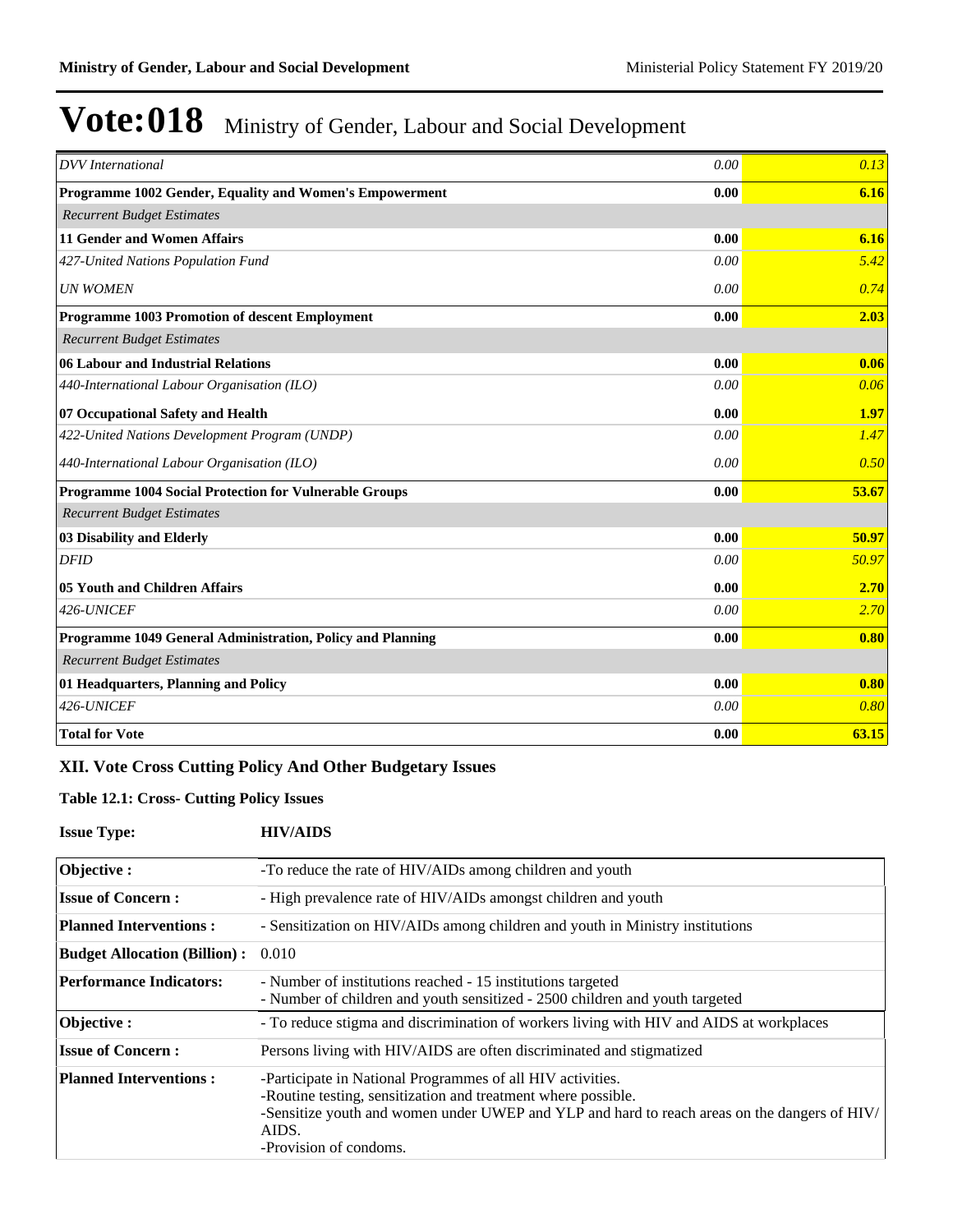| <b>Budget Allocation (Billion):</b> 0.008 |                                                                                                                                                                                                                                      |
|-------------------------------------------|--------------------------------------------------------------------------------------------------------------------------------------------------------------------------------------------------------------------------------------|
| <b>Performance Indicators:</b>            | - Number of persons tested and counselled at workplaces<br>- Number of youth and women sensitised on HIV/AIDS                                                                                                                        |
| <b>Issue Type:</b>                        | Gender                                                                                                                                                                                                                               |
| Objective:                                | -To promote rights, gender equality and women empowerment in the development process                                                                                                                                                 |
| <b>Issue of Concern:</b>                  | - High violation of women's rights<br>- Existence of gender inequalities<br>- Majority of women do not access credit from formal financial institutions                                                                              |
| <b>Planned Interventions:</b>             | - Promotion of rights for all<br>- Mainstreaming rights and gender in all programmes, plans, projects and policies<br>- Support to the Uganda Women Entrepreneurship Programme                                                       |
| <b>Budget Allocation (Billion):</b>       | 3.000                                                                                                                                                                                                                                |
| <b>Performance Indicators:</b>            | - Number of sensitization foras on promotion of rights conducted<br>- Number of MALGs supported to mainstream rights and gender in their programmes, plans,<br>policies and projects<br>- Number of women groups/ projects supported |
| Objective:                                | -To promote participation of women and other vulnerable groups in decision making                                                                                                                                                    |
| <b>Issue of Concern:</b>                  | - Less participation of women and other vulnerable groups in decision making                                                                                                                                                         |
| <b>Planned Interventions:</b>             | - Fund special interest group councils to mobilize their constituents to participate in all agendas                                                                                                                                  |
| <b>Budget Allocation (Billion):</b>       | 2.000                                                                                                                                                                                                                                |
| <b>Performance Indicators:</b>            | - Number of Councils supported<br>- Number of vulnerable persons in decision making                                                                                                                                                  |
| Objective:                                | -To promote prevention and response to Gender Based Violence                                                                                                                                                                         |
| <b>Issue of Concern:</b>                  | - Increasing Gender Based Violence in communities                                                                                                                                                                                    |
| <b>Planned Interventions:</b>             | - Support the establishment and management of emergency shelters for GBV survivors<br>- Train communities to prevent and respond to GBV                                                                                              |
| <b>Budget Allocation (Billion):</b>       | 2.000                                                                                                                                                                                                                                |
| <b>Performance Indicators:</b>            | - Number of communities trained to prevent and respond to GBV<br>- Number of reported cases<br>- Existence of a GBV desk at the police                                                                                               |
| <b>Issue Type:</b>                        | <b>Enviroment</b>                                                                                                                                                                                                                    |
| Objective:                                | -To mitigate environmental degradation                                                                                                                                                                                               |
| <b>Issue of Concern:</b>                  | -Environmental degradation is on the rise                                                                                                                                                                                            |
| <b>Planned Interventions:</b>             | - Environmental friendly projects for youth and women are funded                                                                                                                                                                     |
| <b>Budget Allocation (Billion):</b>       | 15.000                                                                                                                                                                                                                               |
| <b>Performance Indicators:</b>            | -Number of project proposals rejected due to environmental degradation - All environmental<br>unfriendly projects rejected                                                                                                           |
| Objective:                                | -To reduce pollution (stock and fund) in offices                                                                                                                                                                                     |
| <b>Issue of Concern:</b>                  | - Performance of workers negatively affected by pollution                                                                                                                                                                            |
| <b>Planned Interventions:</b>             | - Provision of maintenance and cleaning services;<br>- Disposal of old machines and equipment                                                                                                                                        |
| <b>Budget Allocation (Billion):</b>       | 0.250                                                                                                                                                                                                                                |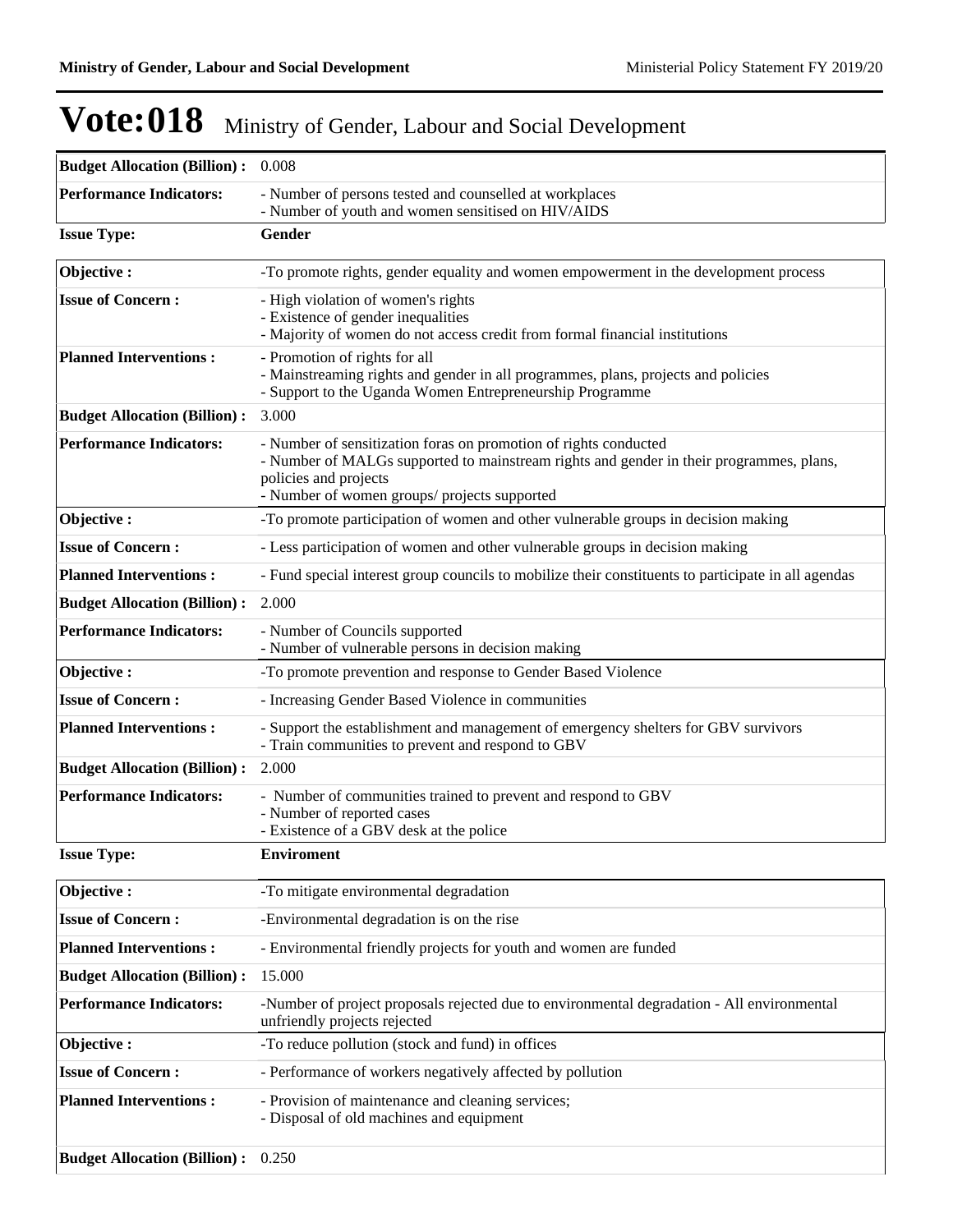| <b>Performance Indicators:</b> | - Number of dust bins procured                                   |
|--------------------------------|------------------------------------------------------------------|
|                                | - Number of old machines and equipment disposed off and replaced |

#### **XIII. Personnel Information**

#### **Table 13.1 Staff Establishment Analysis**

| <b>Title</b>                                             | <b>Salary Scale</b> | <b>Number Of Approved Positions</b> | <b>Number Of Filled Positions</b> |
|----------------------------------------------------------|---------------------|-------------------------------------|-----------------------------------|
| <b>Assistant Commissioner Industrial</b><br>Relations    | U1E                 |                                     | $\theta$                          |
| <b>Asst. Commissioner Children</b><br><b>Affairs</b>     | U1E                 |                                     | $\Omega$                          |
| Commissioner/Gender & Women<br><b>Affairs</b>            | U1SE                |                                     | $\Omega$                          |
| Director Gender and Community<br>Development             | U1SE                |                                     | $\Omega$                          |
| Principal General Safety Inspector                       | U <sub>2</sub> SC   | 6                                   | 5                                 |
| Principal Occupational Physician                         | U <sub>2</sub> SC   |                                     | $\theta$                          |
| Principal Rehabilitation Officer                         | U2L                 | $\overline{c}$                      |                                   |
| General Safety Inspector                                 | U4(SC)              |                                     | 4                                 |
| Probation and Welfare Officer                            | U4L                 | 6                                   | 3                                 |
| Women in Development Officer                             | U4L                 |                                     | $\theta$                          |
| <b>Registered Nurse</b>                                  | U5 SC               | 7                                   | $\boldsymbol{0}$                  |
| Instructor                                               | U5U                 |                                     |                                   |
| Ass. Prob and Welfare Officer                            | U6U                 | 14                                  | 8                                 |
| <b>Assisstant Instructor</b>                             | U6U                 | 13                                  |                                   |
| Askari                                                   | U8L                 | 14                                  | 8                                 |
| Kitchen Attendant                                        | U8L                 | 11                                  | $\overline{7}$                    |
| Driver                                                   | U8U                 | 8                                   | 4                                 |
| <b>Assisstant Commissioner Disability</b><br>and Elderly | <b>UIE</b>          |                                     | $\theta$                          |

#### **Table 13.2 Staff Recruitment Plan**

| Post Title                                               | Salalry<br>Scale | No. Of<br>Approved<br><b>Posts</b> | $No$ Of<br><b>Filled Posts</b> | Vacant<br>Posts | No. of Posts<br>Cleared for<br>Filling<br>FY2019/20 | Gross Salary<br>Per Month<br>(UGX) | <b>Total Annual</b><br>Salary<br>(UGX) |
|----------------------------------------------------------|------------------|------------------------------------|--------------------------------|-----------------|-----------------------------------------------------|------------------------------------|----------------------------------------|
| Askari                                                   | U8L              | 14                                 |                                |                 |                                                     | 1,282,992                          | 15,395,904                             |
| Ass. Prob and Welfare Officer                            | U6U              | 14                                 | 8                              | 6               | 6                                                   | 2,277,954                          | 27,335,448                             |
| <b>Assisstant Commissioner</b><br>Disability and Elderly | <b>UIE</b>       |                                    |                                |                 |                                                     | $\Omega$                           |                                        |
| <b>Assisstant Instructor</b>                             | U6U              | 13                                 |                                | 12              |                                                     | 2,319,708                          | 27,836,496                             |
| <b>Assistant Commissioner Industrial</b><br>Relations    | U1E              |                                    |                                |                 |                                                     | 1,645,733                          | 19,748,796                             |
| Asst. Commissioner Children<br>Affairs                   | U1E              |                                    |                                |                 |                                                     | 1,690,780                          | 20,289,360                             |